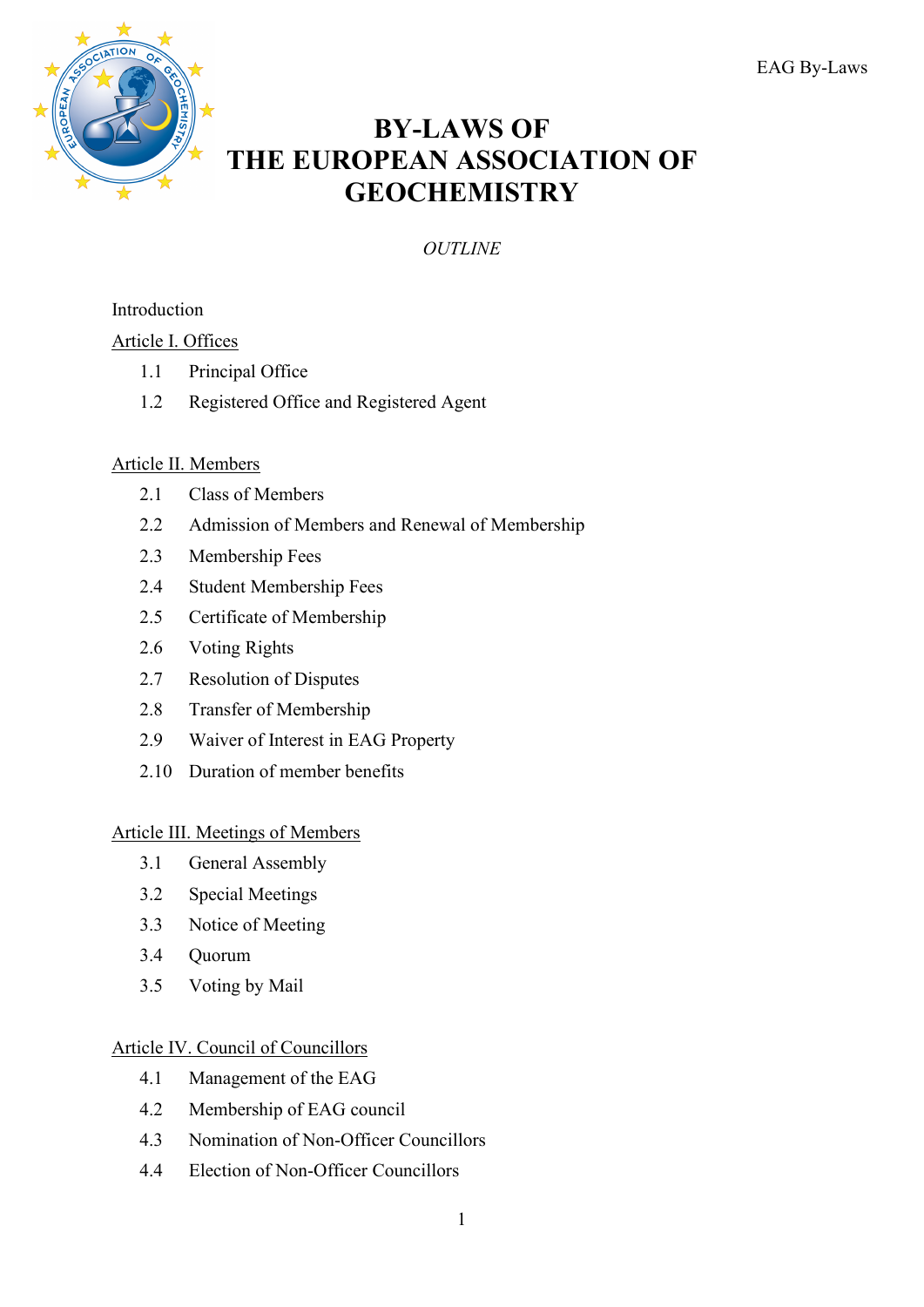- 4.5 Vacancies
- 4.6 Annual Meeting of the Council
- 4.7 Regular Meetings
- 4.8 Special Meetings
- 4.9 Notice
- 4.10 Quorum of Council Meetings or Teleconferences
- 4.11 Duties of Councillors
- 4.12 Actions of Council
- 4.13 Compensation
- 4.14 Removal of Councillors

## Article V. Officers

- 5.1 Officer Positions
- 5.2 Nomination of Officers
- 5.3 Election and Term of Office
- 5.4 Removal
- 5.5 Vacancies
- 5.6 President
- 5.7 Vice President
- 5.8 Treasurer
- 5.9 General Secretary
- 5.10 Goldschmidt Conference Chairs

## Article VI. Committees

- 6.1 Establishment of Committees
- 6.2 Other Committees
- 6.3 Authorization of Specific Committees
- 6.4 Nominations Committee
- 6.5 Training and Outreach Committee
- 6.6 Communications Committee
- 6.7 Ethics Committee
- 6.8 EAG-GS Fellows Committee
- 6.9 EAG Geochemistry Fellows Award Nominations Committee
- 6.10 EAG Award Committees
- 6.11 Goldschmidt Conference Committee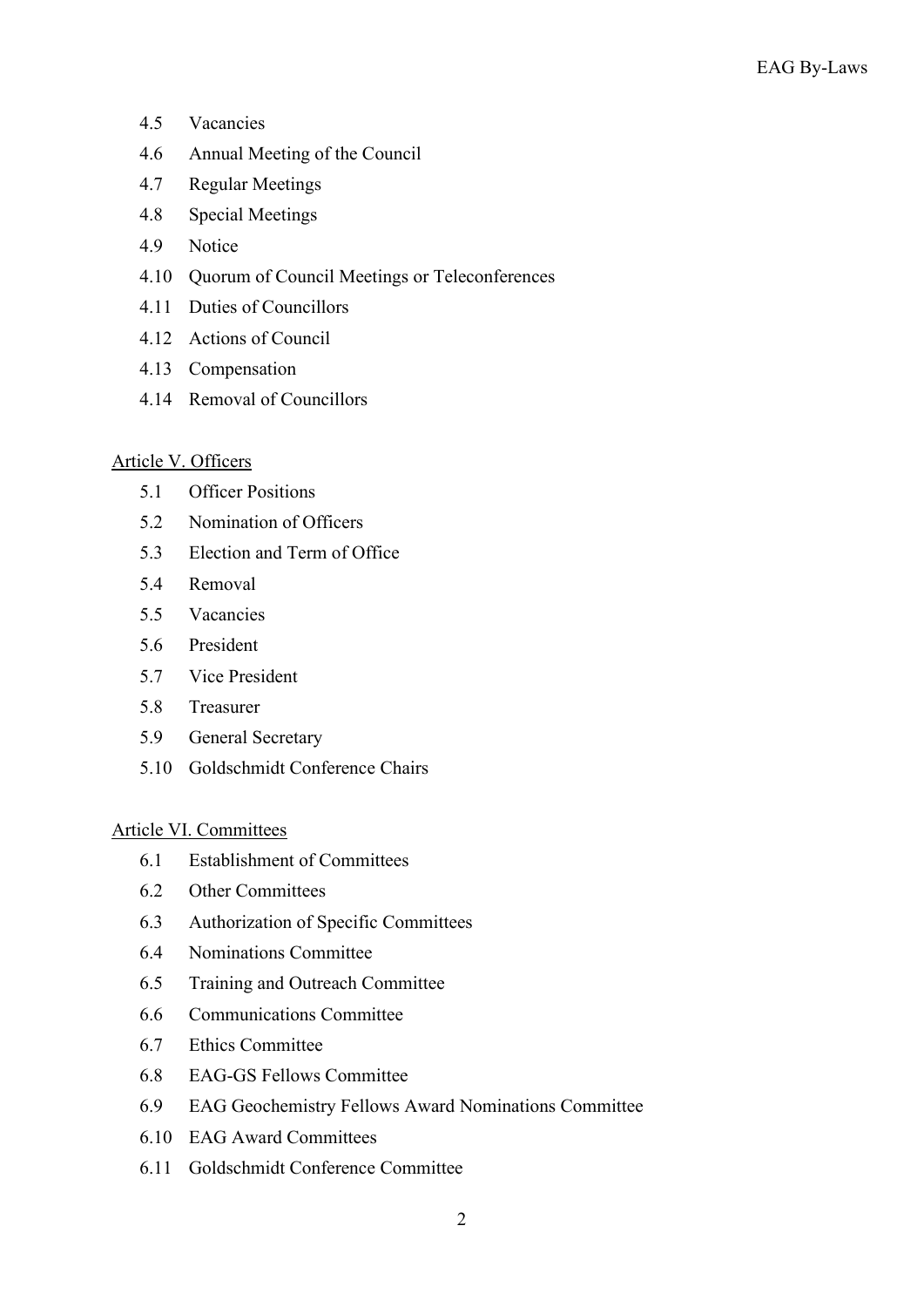- 6.12 Committee Chairperson and Vice Chairperson
- 6.13 Notice of Meetings
- 6.14 Quorum of Committees
- 6.15 Action of Committees
- 6.16 Compensation
- 6.17 Committee Vacancies
- 6.18 Rules

## Article VII. EAG Activities

- 7.1 Awards
- 7.2 Award Nominations
- 7.3 Publicity
- 7.4 EAG Publications
- 7.5 Disrepute
- 7.6 Sponsorship of Meetings
- 7.7 National and International Program Endorsements
- 7.8 Divisions

## Article VIII. Transactions of the EAG

- 8.1 Contracts
- 8.2 Deposits
- 8.3 Potential Conflicts of Interest
- 8.4 Prohibited Acts

## Article IX. Books and Records

- 9.1 Required Books and Records
- 9.2 Inspection and Copying
- 9.3 Audits

## Article X. Fiscal Year

10.1 Calendar Year

## Article XI. Members

11.1 Notice by Mail, Telegram, E-mail, or Facsimile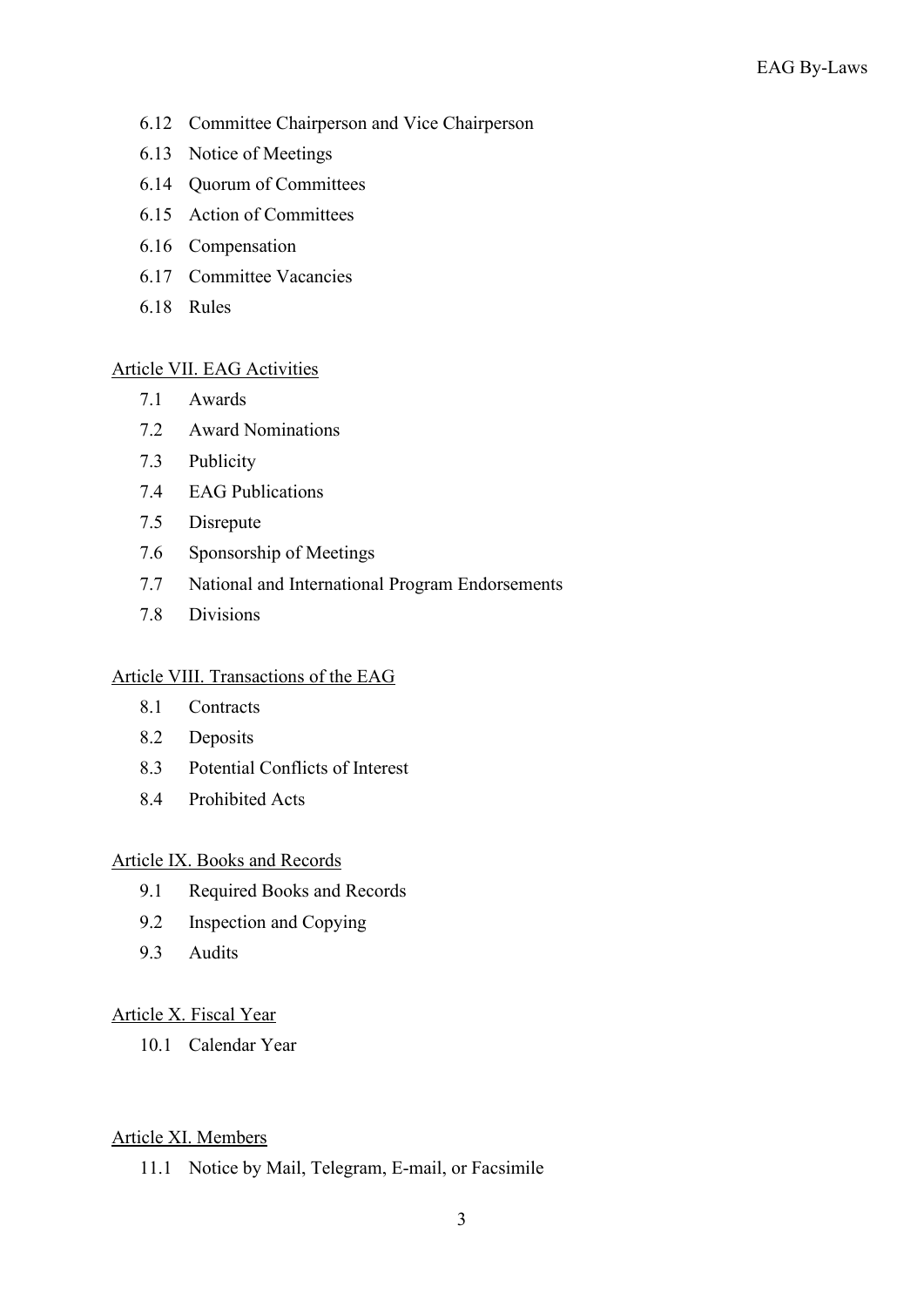- 11.2 Signed Waiver of notice
- 11.3 Waiver of notice by attendance

## Article XII. Special Procedures Concerning Meetings

- 12.1 Meetings by Telephone
- 12.2 Decision Without Meeting

## Article XIII. Amendments to By-Laws

13.1 Procedures

## Article XIV. Miscellaneous Provisions

- 14.1 Legal Authority Governing Construction of By-Laws
- 14.2 Legal Construction
- 14.3 Headings
- 14.4 Gender
- 14.5 Seal
- 14.6 Power of Attorney
- 14.7 Parties Bound
- 14.8 Certificate of General Secretary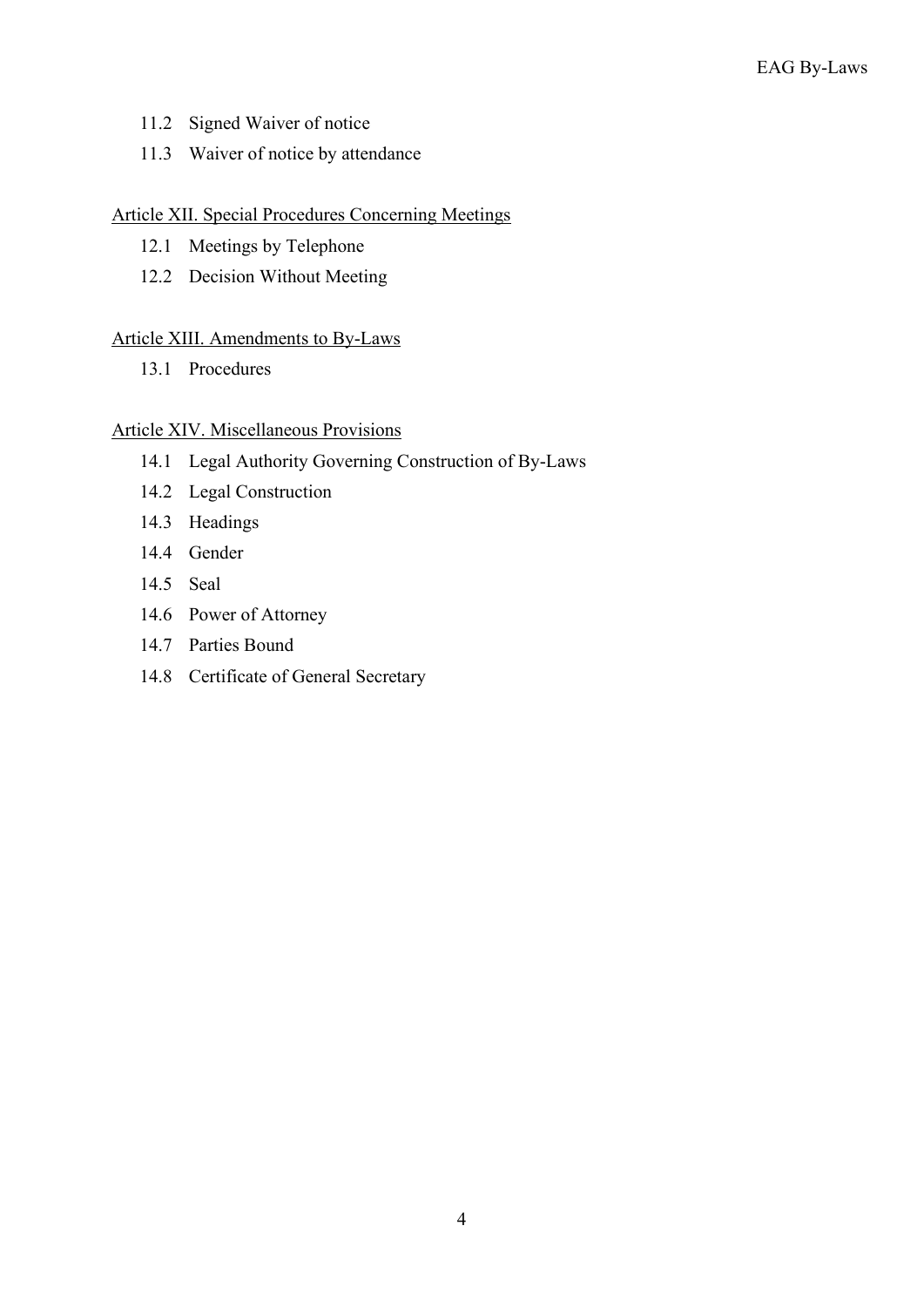# **BY-LAWS OF THE EUROPEAN ASSOCIATION OF GEOCHEMISTRY**

## INTRODUCTION - THE MANDATE OF THE EUROPEAN ASSOCIATION OF GEOCHEMISTRY

These By-Laws (the "By-Laws") govern the affairs of The European Association of Geochemistry, a non-profit corporation (the "EAG") organized in France as a '1901 association'.

The European Association of Geochemistry (EAG) was established in 1985 to promote the subject of geochemistry internationally and in particular to provide a platform within Europe for the presentation of geochemistry, the exchange of ideas in geochemistry, the publication of geochemistry and the recognition of scientific excellence in geochemistry.

To this end the EAG has established core activities designed to support geochemistry in Europe, as follows:

- 1. The EAG organizes a series of biennial European Goldschmidt conferences that alternate with equivalent meetings held in North America under the primary auspices of their companion organization the Geochemical Society (GS). The Goldschmidt Conference is designed as the primary meeting worldwide for the presentation and exchange of scientific ideas in geochemistry.
- 2. The EAG also has a system of honours that includes:
	- The Houtermans Medal a junior award for important breakthroughs by an individual within 12 years from the start of PhD (PhD should be completed).
	- The Urey Medal the EAG's highest honour bestowed for outstanding achievements in geochemistry.
	- The EAG Science Innovation award This honor is to be bestowed upon scientists who have recently made important and innovative breakthrough in geochemistry, considered to be of fundamental significance. The subject area of the award is decided by the council each year. The recipient must be within 30 years from the start of PhD.

In addition, the EAG has two additional honours in collaboration with the GS:

- The Gast Lecture an honorary lecture to be given at the Goldschmidt Conference by a mid-career scientist.
- Geochemistry Fellowship an honour recognizing a long history of scientific excellence bestowed on members of the EAG and GS.

The Houtermans medal, Urey medal, Science Innovation award, and Geochemistry fellowship honours are bestowed irrespective of area of geochemistry and country of residence. The Gast Lecture differs in that it is to be given by a Europe-based mid-career scientist when the meeting is outside Europe and by a non-European–based mid-career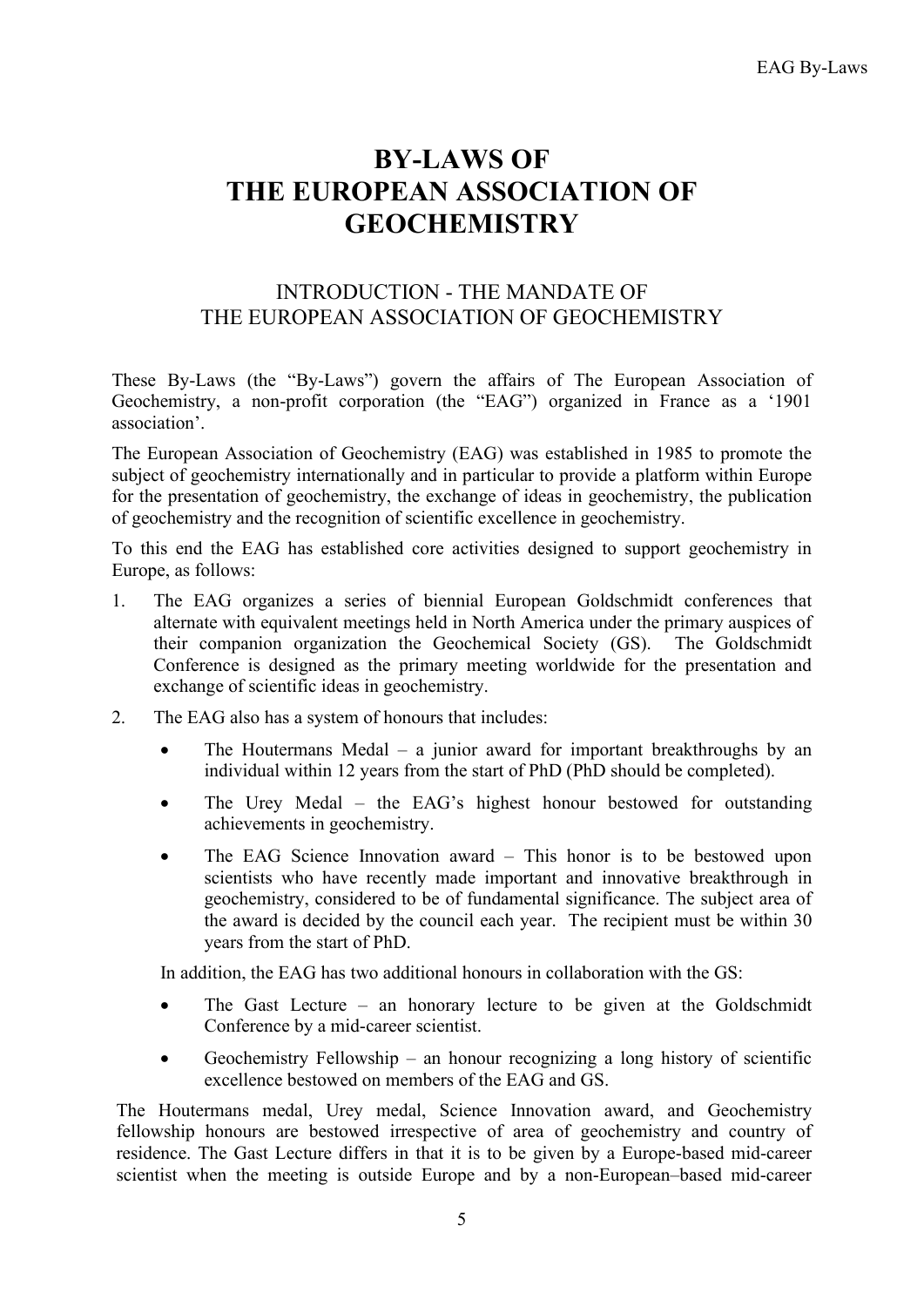scientist when the meeting is in Europe.

- 3. The EAG at various times sponsors smaller conferences and workshops as well as sessions at larger meetings.
- 4. The EAG may also support early career scientists through diverse programs.
- 5. The EAG publishes *Geochemical Perspectives*, a journal entirely run and edited by and for the geochemical community.
- 6. The EAG publishes *Geochemical Perspectives Letters*, a journal entirely run and edited by and for the geochemical community.
- 7. The EAG, along with many other geochemically-relevant organizations communicates through and participates in the production of the international journal *Elements*.
- 8. *Chemical Geology*, published by Elsevier, is a scientific journal affiliated with the EAG.
- 9. Finally, the EAG supports an expanding web-based presence providing support and networking for geochemists in Europe [\(http://www.eag.eu.com\)](http://www.eag.eu.com/)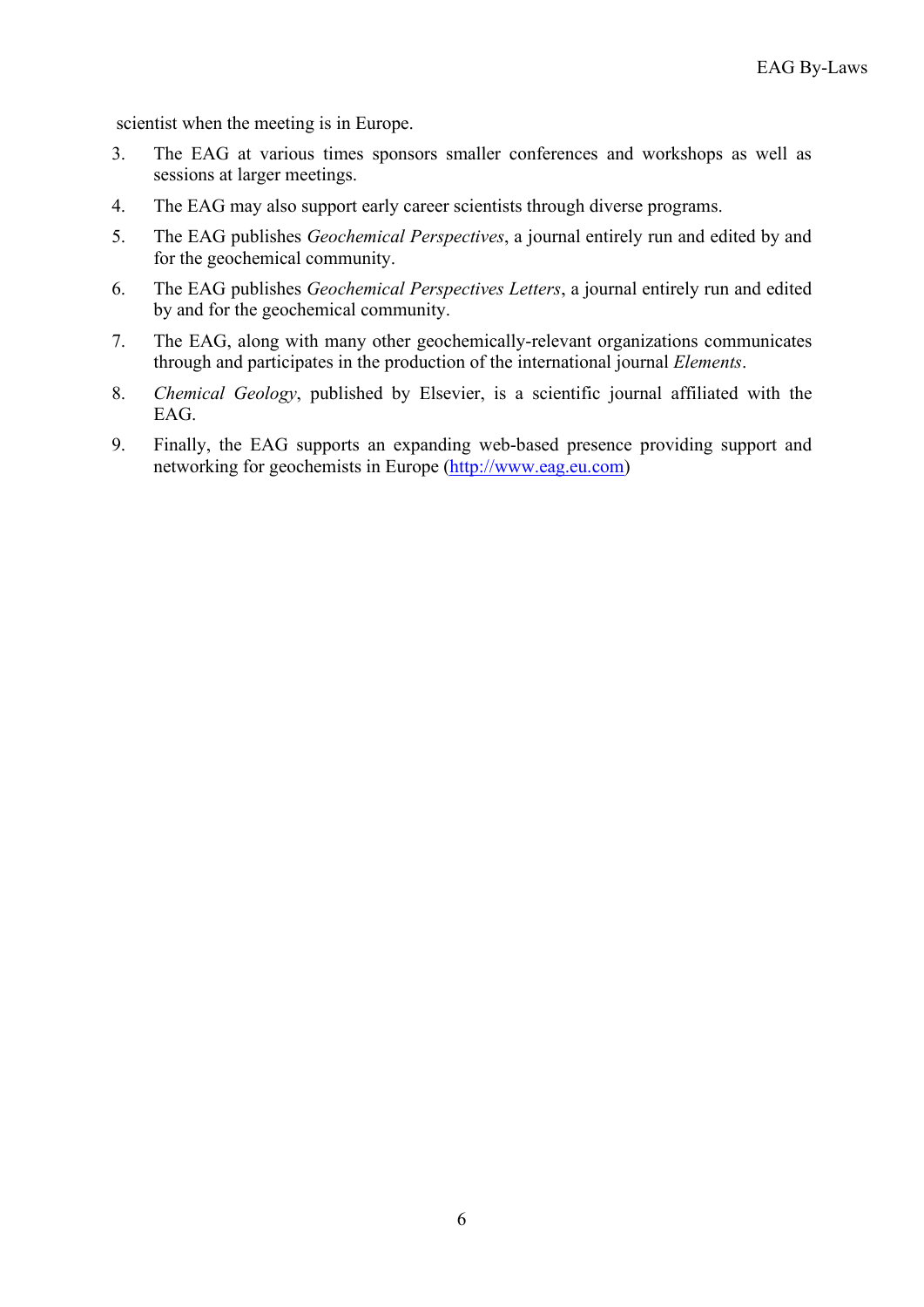# **Article I. OFFICES**

## PRINCIPAL OFFICE

1.1 The principal office of the EAG is officially located in France in accord with its registration as a non-profit '1901 association'. Its managing office can be located at any site within Europe as determined by the EAG council.

## REGISTERED OFFICE AND REGISTERED AGENT

1.2 The EAG shall comply with the requirements of the law of 1901 governing non-profit organizations in France.

## **Article II. MEMBERS**

## CLASS OF MEMBERS

2.1 The EAG shall have two classes of members, honorary and active.

## ADMISSION OF MEMBERS AND RENEWAL OF MEMBERSHIP

- 2.2 Any person of good character and unchallenged basic scientific integrity and honesty, regardless of sex, nationality, residence, employment, prominence or proficiency, may become a member of the EAG or renew a membership provided only that he or she:
	- $\triangleright$  will subscribe to the declared purposes of the EAG;
	- $\triangleright$  pays all required fees.

## MEMBERSHIP FEES

2.3 The council may set and change the amount of a membership fee payable to the EAG by its members. The annual fees of all members shall be set by the council at the annual EAG Council meeting. Memberships are set to run for the current calendar year. Fees notices for the forthcoming period shall be mailed on or about the 1<sup>st</sup> November. Re- or new-enrollments can be organized at any time but will require payment of a full year's membership for any part of a year.

## STUDENT MEMBERSHIP FEES AND FEES

2.4 A special membership rate for student members shall be set by the Council at the annual EAG Council meeting. This membership shall include all the rights and privileges of full membership and shall be open to all students who are enrolled in full time studies in a degree-granting institution of higher education. Written certification to that effect shall be provided to the EAG by a member of the faculty of the student's institution.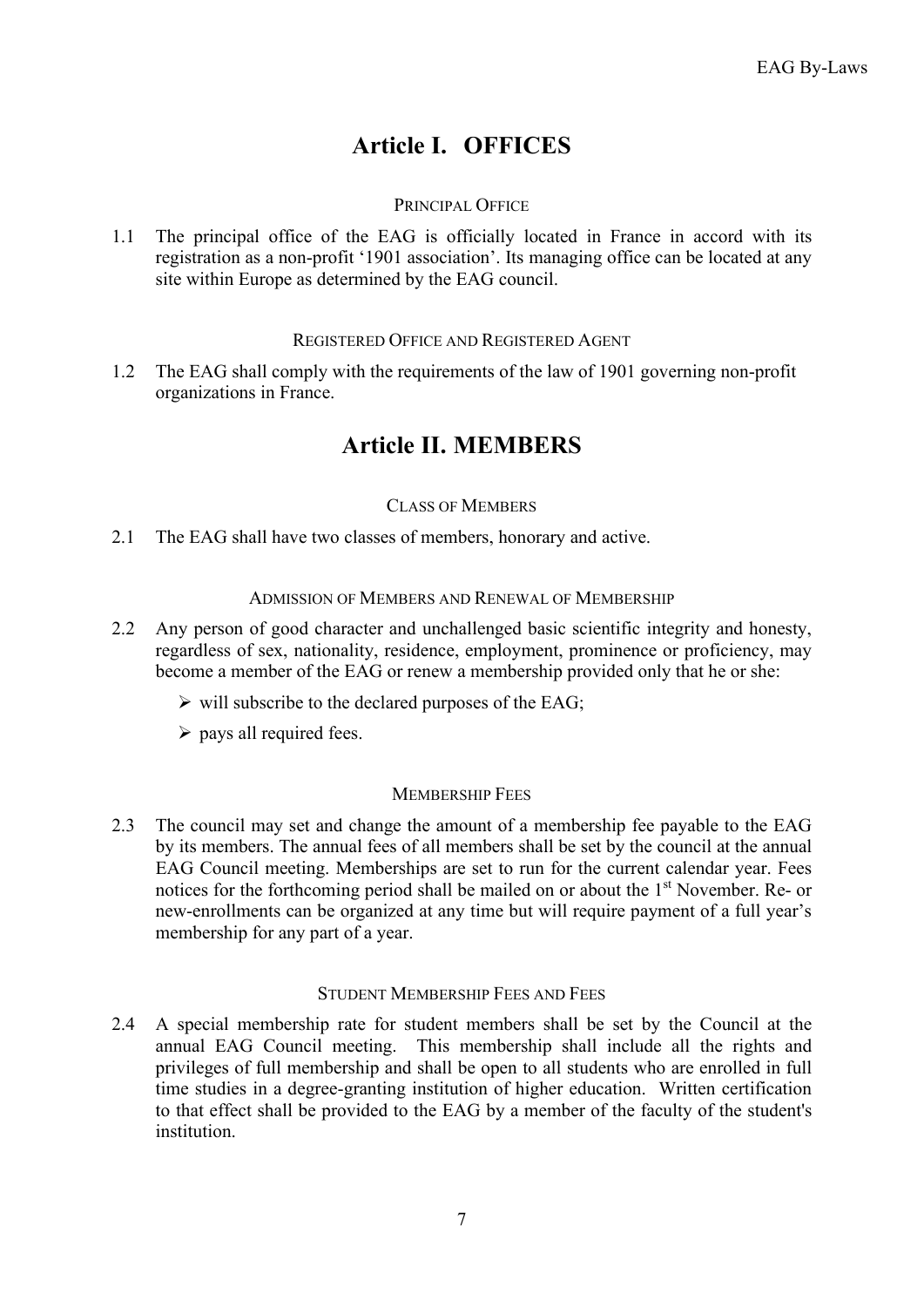## CERTIFICATES OF MEMBERSHIP

2.5 The Council may provide evidence of membership in the EAG. When a person has been admitted as a member and has paid any required fees, upon request, the EAG will issue a certificate of membership to the person.

#### VOTING RIGHTS

2.6 Each member shall be entitled to vote on all matters that are considered by the EAG, including the election of Councillors.

#### RESOLUTION OF DISPUTES

2.7 In any dispute between members relating to the activities of the EAG, all parties involved shall cooperate in good faith to resolve the dispute. If the parties cannot resolve the dispute between themselves, they shall cooperate to select one or more mediators to help resolve the dispute.

#### TRANSFER OF MEMBERSHIP

2.8 Membership in the EAG is not transferable or assignable. Membership terminates on the dissolution of the EAG or the death of a member. Membership in the EAG is not a property right that may be transferred after a member's death.

#### WAIVER OF INTEREST IN EAG PROPERTY

2.9 All real and personal property, including all improvements located on the property, acquired by the EAG shall be owned by the EAG. A member shall have no interest in specific property of the EAG. Each member hereby expressly waives the right to require partition of all or part of the EAG's property.

#### DURATION OF MEMBER BENEFITS

2.10 EAG Membership is on an annual basis. Member benefits, including receiving any journal subscriptions (e.g. Elements) begins upon payment of the annual dues and continues to the end of that year.

## **Article III. MEETING OF MEMBERS**

#### GENERAL ASSEMBLY

3.1 The EAG shall hold an annual meeting called the General Assembly. This meeting will be held, when possible, at the same time and place of that as the Goldschmidt Conference. At this General Assembly, the members shall elect councillors and officers to fill posts that will become vacant the following year, and transact any other business that may come before the meeting. As per section 3.5, voting at council elections may also be carried out electronically.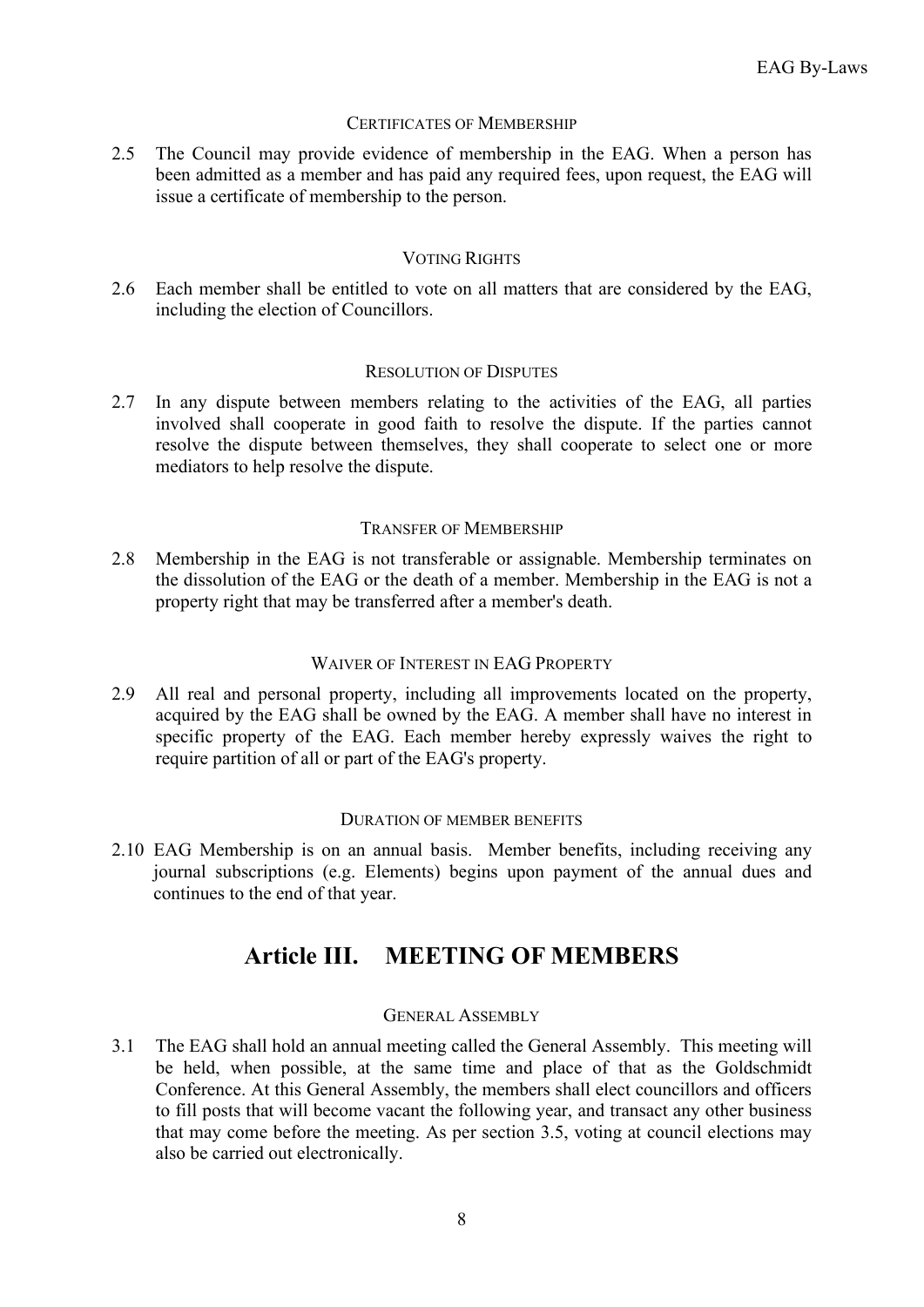#### SPECIAL MEETINGS

3.2 Special meetings of the members may be called by the President, the Council, or not less than one tenth of the members.

### NOTICE OF MEETING

3.3 Notice of any meeting of members, including the General Assembly, shall be delivered to each member not less than ten (10) nor more than fifty (50) days before the date of the meeting. The notice shall state the place, day and time of the meeting, who called the meeting, and the general purpose or purposes for which the meeting is called. Notice shall be given by or at the direction of the President or General Secretary of the EAG, or the Officers or persons calling the meeting. If all of the members meet and consent to the holding of a meeting, any corporate action may be taken at the meeting regardless of a lack of proper notice.

#### QUORUM

3.4 The members holding one tenth of the votes that may be cast at a meeting, attending in person, shall constitute a quorum at that meeting. The members present at a duly called or held meeting at which a quorum is present may continue to transact business even if enough members leave the meeting so that less than a quorum remains. However, no action may be approved without the vote of at least a majority of the number of members required to constitute a quorum. If a quorum is not present at any time during a meeting, any decision made at the General Assembly must be ratified by a quorate of the Council or electronically by the entire society.

## VOTING BY MAIL

3.5 The Council may authorize members to vote by mail or electronic correspondence on the election of Officers and Councillors and any other matter that may be voted on by the members.

## **Article IV. EAG COUNCIL**

## MANAGEMENT OF THE EAG

4.1 The Council shall direct all affairs and activities of the EAG, including expenditure of its funds.

### MEMBERSHIP OF THE EAG COUNCIL

4.2 The EAG Council will consist of officers and councillors. The Council shall be composed as follows: The President, Vice-President, Past-President, General Secretary, Treasurer, and two Goldschmidt Conference Chairs. Additionally there shall be Non-Officer Councillors and there may be a Vice-Treasurer. The council may co-opt up to 2 additional councillors in connection with specific activities of EAG.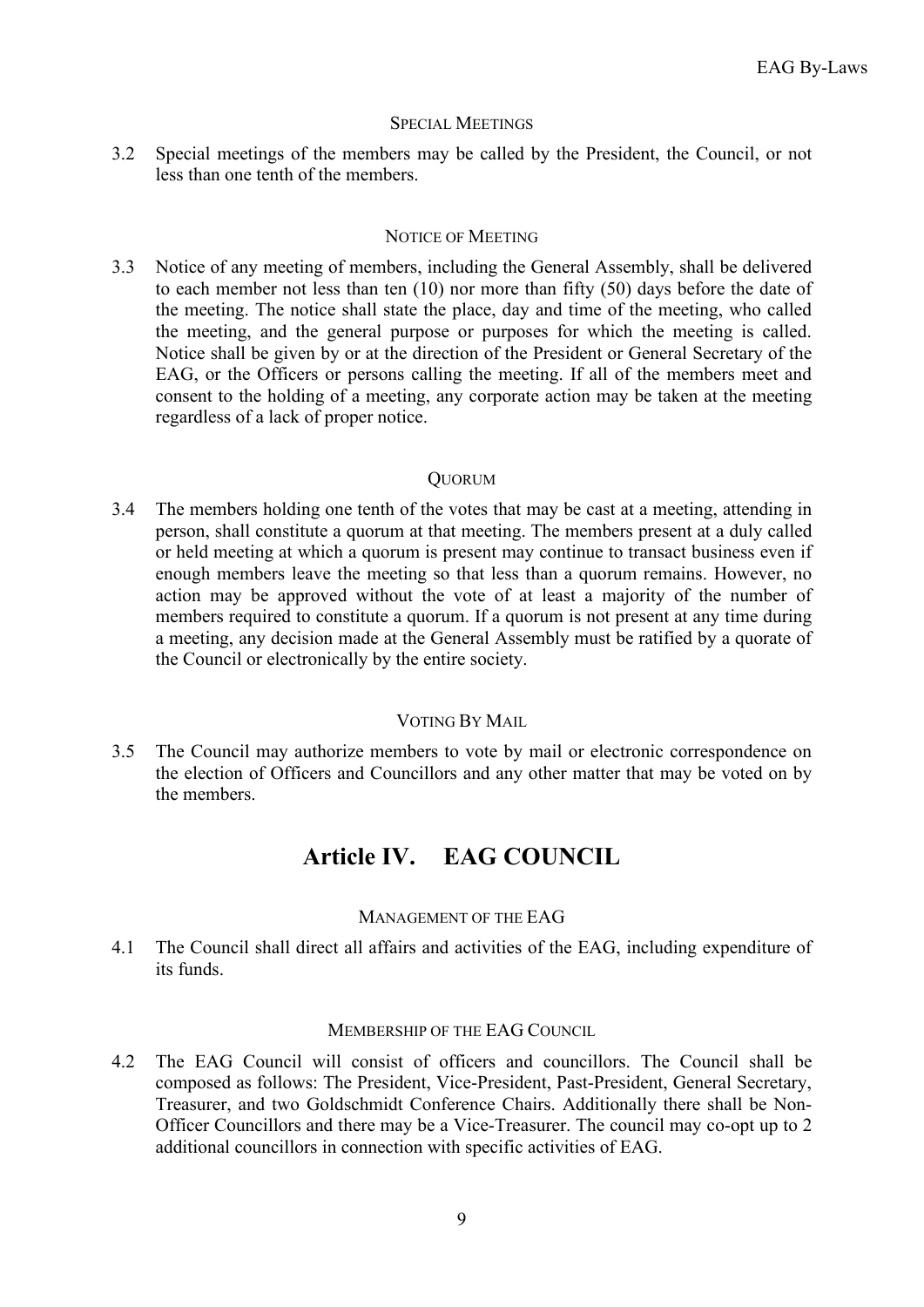#### NOMINATION OF NON-OFFICER COUNCILLORS

4.3 The Nominations Committee shall consider possible nominees and make nominations for each election of Non-Officer Councillor. In addition, other nominations may be made by Council.

#### ELECTION OF NON-OFFICER COUNCILLORS

4.4 Only those persons who meet the qualification requirements to be Councillors may be elected as Councillor. Each of the Non-Officer Councillors shall be elected by the vote of the membership of the EAG for staggered terms of three years each. The election of Non-Officer Councillors shall be conducted during the General Assembly or at a different date by electronic vote. Each Non-Officer Councillor shall take office on the first day of the fiscal year following the year of his or her election. In electing Non-Officer Councillors, members shall not be permitted to cumulate their votes by giving one candidate as many vote as the number of Councillors to be elected or by distributing the same number of votes among any number of candidates. Each Non-Officer Councillor shall hold office until a successor is elected and qualified. A Non-Officer Councillor may be elected to succeed himself or herself as a Non-Officer Councillor.

## **VACANCIES**

4.5 Any vacancy occurring on the Council not due to the normal term expiration shall be filled by the Council. A vacancy shall be filled by the affirmative vote of a majority of the remaining Councillors, even if it is less than a quorum of the Council or if it is a sole remaining Councillor. A Councillor elected to fill a vacancy shall be elected for the unexpired term of the predecessor in office. Any Council post to be filled by reason of an increase in the number of Councillors shall be filled by election at the General Assembly or at a special meeting of members called for that purpose.

## ANNUAL MEETING OF THE COUNCIL

4.6 An annual EAG council meeting may be held without notice other than the By-Laws. The annual council meeting shall be held at the same place as the General Assembly.

## REGULAR MEETINGS

4.7 The Council may provide for regular meetings by resolution stating the time and place of such meetings. No notice of regular meetings of the Council is required other than a resolution of the Council stating the time and the place of the meeting.

#### SPECIAL MEETINGS

4.8 Special meetings of the Council may be called by or at the request of the President or any two Councillors. A person or persons authorized to call special meetings of the Council may fix any place as the place for holding a special meeting. The person or persons calling a special meeting shall notify the General Secretary of the information required to be included in the notice of the meeting. The General Secretary shall give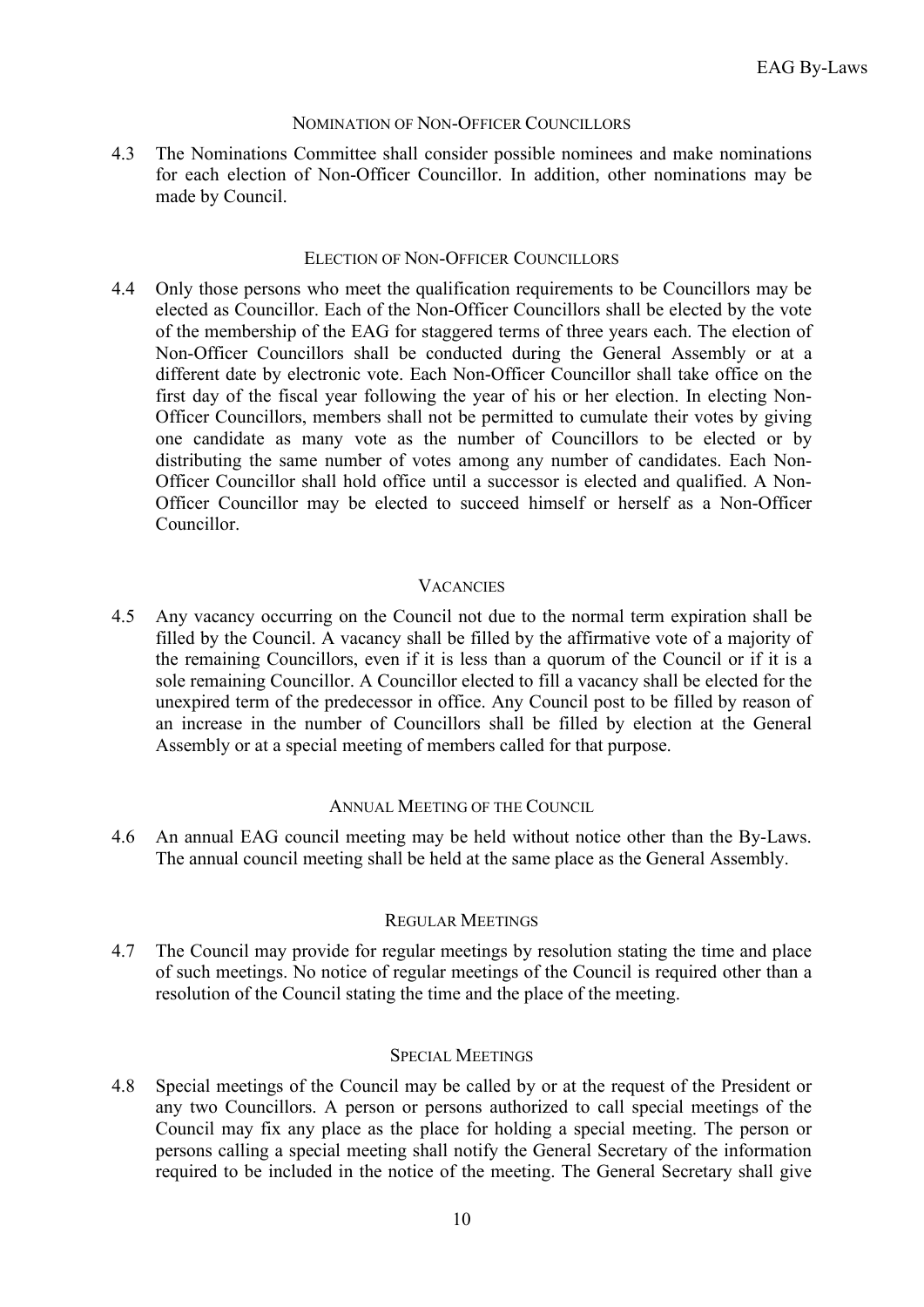notice to the Councillors as required in the By-Laws.

#### **NOTICE**

4.9 A written, printed or electronic notice of any special meeting of the Council shall be delivered to each Councillor not less than seven days nor more than six months before the date of the meeting. The notice shall state the place, day and time of the meeting, who called the meeting and the purpose or purposes for which the meeting is called.

#### QUORUM OF COUNCIL MEETINGS OR TELECONFERENCES

4.10 In meetings of the Council or teleconferences, a quorum shall consist of the majority of councillors present, the President or Vice-President, and one Officer Councillor. The Councillors present at a duly called or held meeting at which a quorum is present may continue to transact business even if enough Councillors leave the meeting so that less than a quorum remains. However, in the absence of a quorum, no action may be approved and the Councillors present may adjourn and reconvene the meeting one time without further notice. In the event that action must be taken in the absence of a quorum of the Council, the President may convene an emergency executive committee (the "Emergency Executive Committee"). The members of the Emergency Executive Committee shall be the President, General Secretary and the Treasurer. If one of these is not able to attend, the President may appoint some other member of the Council as a replacement. Such Emergency Executive Committee shall have the power to act on behalf of the Council, but each of its actions is subject to ratification by a full quorum of the Council at its next meeting following such action, or by mail if necessary.

#### DUTIES OF COUNCILLORS

4.11 Councillors shall exercise ordinary business judgment in managing the affairs of the EAG. Councillors shall act as fiduciaries with respect to the interest of the members. In acting in their official capacity as Councillors of the EAG, Councillors shall act in good faith and take action as they reasonably believe to be in the best interest of the EAG and that are not unlawful. In all other instances, the Council shall not take any action that they should reasonably believe would be opposed to the EAG's best interests or would be unlawful. A Councillor shall not be liable if, in the exercise of ordinary care, the Councillor acts in good faith relying on written financial and legal statements provided by an accountant or attorney retained by the EAG.

#### ACTIONS OF THE COUNCIL

4.12 The Council shall try to act by consensus. However, the vote of a majority of Councillors present and voting at a meeting at which a quorum is present shall be sufficient to constitute the act of the Council unless the act of a greater number is required by law or the By-Laws. A Councillor who is present at a meeting and abstains from a vote is not considered to be present and voting for the purposes of determining the decision of the Council.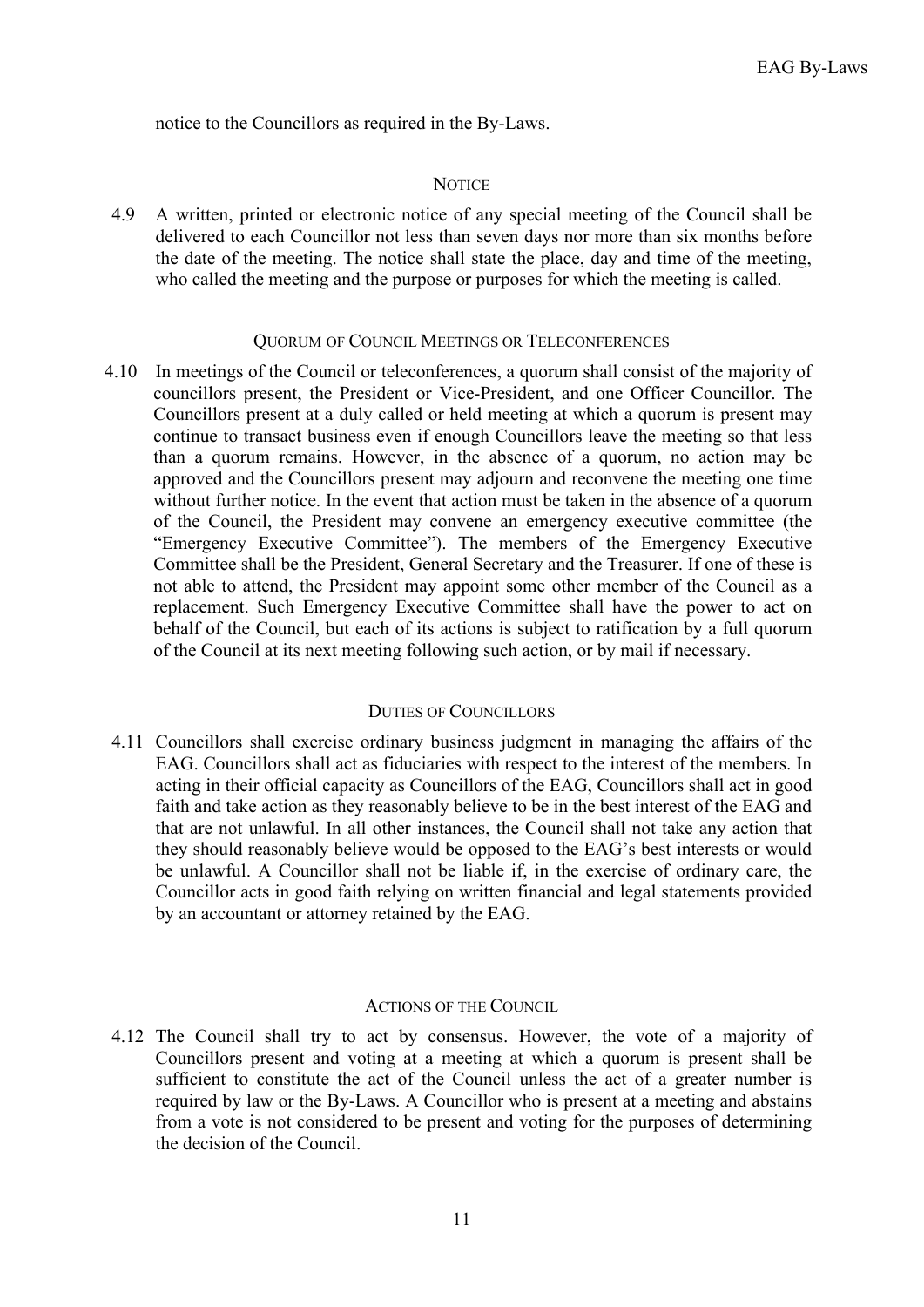#### **COMPENSATION**

4.13 Councillors may receive some compensation for costs involved in attending meetings or other EAG activities. Any compensation that the EAG pays to a Councillor shall be against receipts for the costs incurred and does not, in any way, represent any remuneration. As stated in the statutes, all members of the council are volunteers who do not receive any remuneration, nor do they have any direct or indirect financial interest in the economic results of the association.

#### REMOVAL OF COUNCILLORS

4.14 The Council may vote to remove a Councillor at any time for good cause. Good cause for removal of a Councillor shall include the unexcused failure to attend three consecutive EAG Council meetings. To remove a councillor 1) notice must be made on the meeting agenda, and 2) the Councillor in question shall have the right to present evidence why he or she should not be removed. At the meeting, the EAG shall consider possible arrangements for resolving the problems that are in the mutual interest of the EAG and the Councillor. A Councillor may be removed by a majority vote of the council. The removal of a Councillor who is an Ex-Officio Councillor shall also operate to remove that person from their executive office.

## **Article V. OFFICERS**

## OFFICER POSITIONS

5.1 The Officers of the EAG shall be a President, a Vice-President, a General Secretary, a Treasurer, two Goldschmidt Conference Chairs and the most recently retired president. The duties of the Officers are detailed below. The Council may create additional Officer positions, define the authority and duties of each position and elect or appoint persons to fill the positions. Unless expressly stated, such new Officers shall not be exofficio members of the Council. Any two or more offices may be held by the same person, except the offices of President and General Secretary.

## NOMINATIONS OF OFFICERS

5.2 Nominations for Officer(s) shall be made by the Council, with due consideration of the recommendations of the Nominations Committee. Elections shall be on the basis of a plurality of the votes cast. The elected Officer(s) shall assume his or her responsibilities on the first day of the fiscal year following the year of his or her election.

It is preferable for Vice-President nominees to have prior experience as council members.

### ELECTION AND TERM OF OFFICE

5.3 Each EAG officer shall be elected by the vote of the council members. The President, the Vice-President and the Past-President are to serve terms of two years. The person elected Vice-President will serve for a total of six years, the first two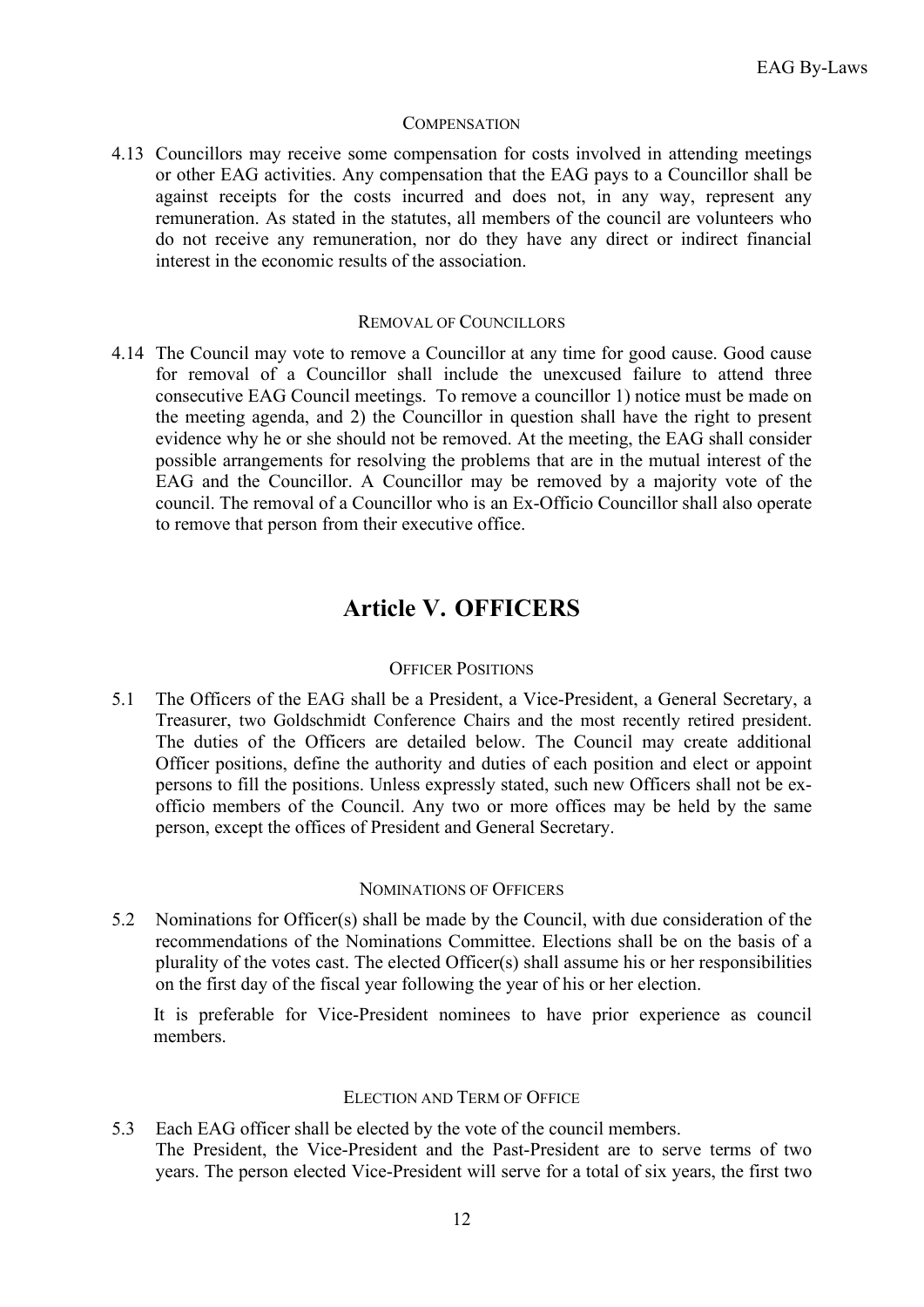as Vice-President, the second two as President, and the final two as Past-President. The Vice-President/President/Past-President shall be eligible for re-election for additional terms of office following these six years of service.

The General Secretary will serve a term of three years.

The Treasurer will serve a term of six years. One year as Vice-Treasurer, three years as Treasurer and two years as Past-Treasurer. A new Vice-Treasurer shall start a six-year term on the fourth year of the Treasurer's term.

The two Goldschmidt Conference Chairs will serve four year terms, one replaced every two years.

The General Secretary, Treasurer and Goldschmidt Conference Chairs shall be eligible for re-election. Each Officer shall hold office until a successor is duly selected and qualified.

#### REMOVAL

5.4 Any Officer elected or appointed by the membership may be removed by a majority vote of the entire membership when, in their judgment, the best interests of the EAG will be served thereby. Good cause for removal of an officer shall include the unexcused failure to attend three consecutive EAG Council meetings or failure to perform the duties outlined in these by-lays. The removal of an Officer shall be without prejudice to the contract rights, if any, of the Officer. The removal of an Ex-Officio Councillor shall operate to remove that person from the Council.

## **VACANCIES**

5.5 A vacancy in any office may be filled by the Council for the unexpired portion of the Officer's term. A vacancy is filled by the majority of the remaining Councillors, even if it is less than a quorum of the Council or if it is a sole remaining Councillor. An Officer elected to fill a vacancy shall be elected for the unexpired term of the predecessor in office.

## PRESIDENT

- 5.6 The President is the chief executive officer of the EAG. The President shall supervise and control all of the business and affairs of the EAG. The President shall preside at all meetings of the members and of the Council. The President may execute any deeds, mortgages, bonds, contracts or other instruments that the Council has authorized to be executed. However, the President may not execute instruments on behalf of the EAG if this power is expressly delegated to another Officer or agent of the EAG by the Council, the By-Laws or statute. The President shall perform other duties prescribed by the Council and all duties incident to the office of the President. Key duties shall include:
	- $\triangleright$  To ensure that all aspects of the EAG are effectively maintained
	- $\triangleright$  To be an ambassador for European geochemistry
	- $\triangleright$  To chair meetings of the Council and the General Assembly
	- $\triangleright$  Provide support for the Goldschmidt Conference Committee as required. The primary role will be to liaise with other societies, organise the Honours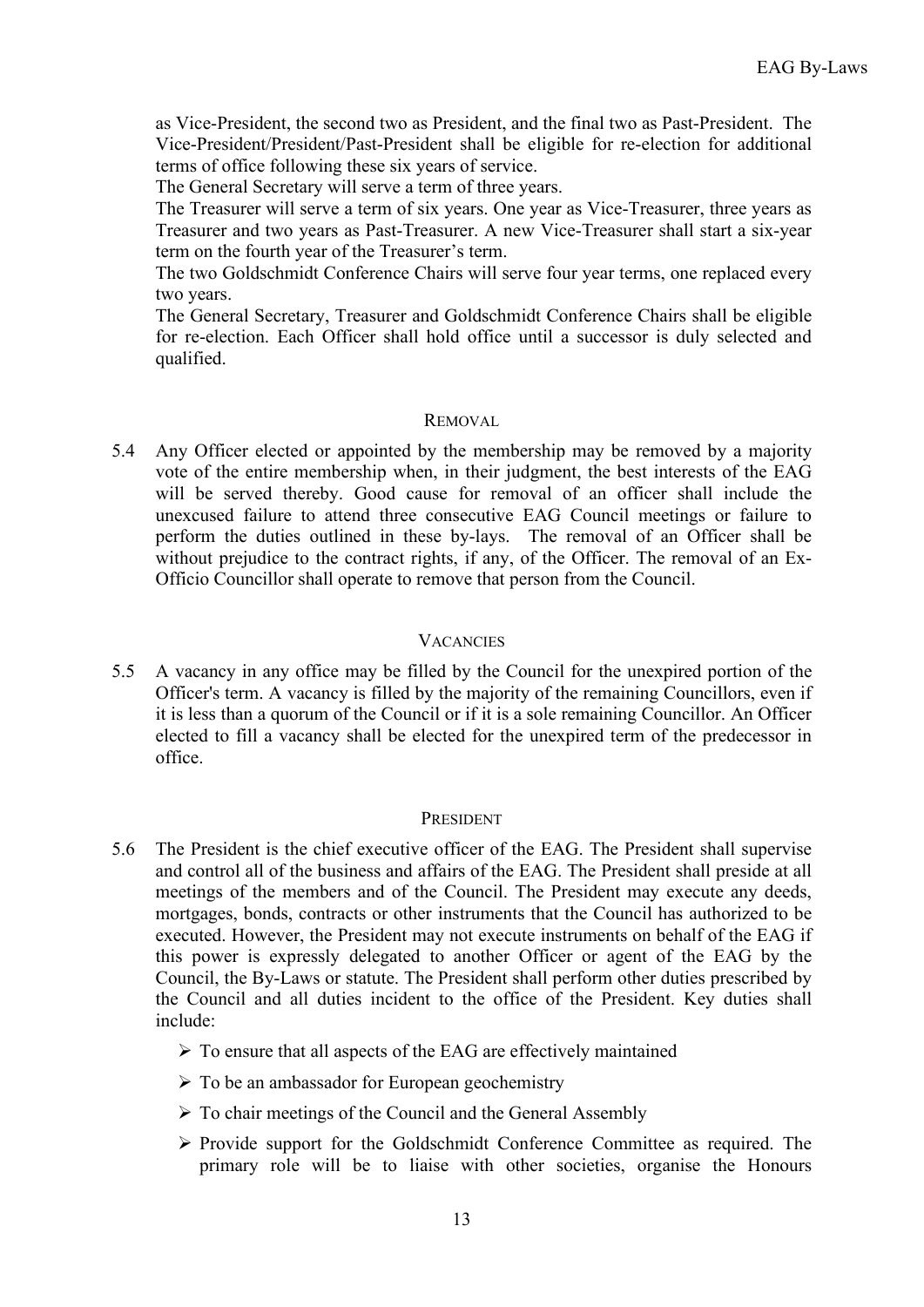Ceremony, and to intervene if problems arise.

- $\triangleright$  To build strong and effective working relationships with partner organizations such as the Geochemical Society.
- $\triangleright$  To oversee appropriate recognition through EAG Awards.

## VICE-PRESIDENT

- 5.7 If the President is absent, is unable to act, or refuses to act, the Vice-President shall perform the duties of the President. When the Vice-President acts in place of the President, the Vice-President shall have all the powers of, and be subject to, all the restrictions upon the President.
	- The Vice-President shall perform other duties as assigned by the President or Council.
	- $\triangleright$  The role of the Vice-President is as a co-Convenor of the forthcoming Goldschmidt Conference, serving on the Goldschmidt Conference Committee according to the guidelines outlined for the Goldschmidt Conference Organising Committee.

## **TREASURER**

5.8 The Treasurer shall have the following duties and can be assisted by a Vice-Treasurer if necessary.

Financial administration:

- $\triangleright$  Have charge and custody of and be responsible for all funds and securities of the EAG.
- $\triangleright$  Interact with the bank. Deposit EAG funds in appropriate saving plans.
- $\triangleright$  Provide financial support for the office activities of the EAG Office Manager.

## French administration:

- $\triangleright$  Organize all administration for the EAG employees through the French employment service 'CEA' (part of URSSAF), including monthly payments of salary and social fees.
- $\triangleright$  Once a year, prepare a tax declaration and pay taxes when necessary.
- $\triangleright$  Archive all documents that need to be kept by legal requirements by French administrative services.

Reporting and account reviewing:

- $\triangleright$  For council meetings (twice a year), prepare (in coordination with the Office Manager) and present an annual report encompassing the previous year's income and expenses and an accounting of the current status of all accounts. Prepare and present a budget for the following year.
- Review accounts and finances of Goldschmidt conferences handled by the conference organiser.

Due to interaction with French organizations, the Treasurer should be fluent in French.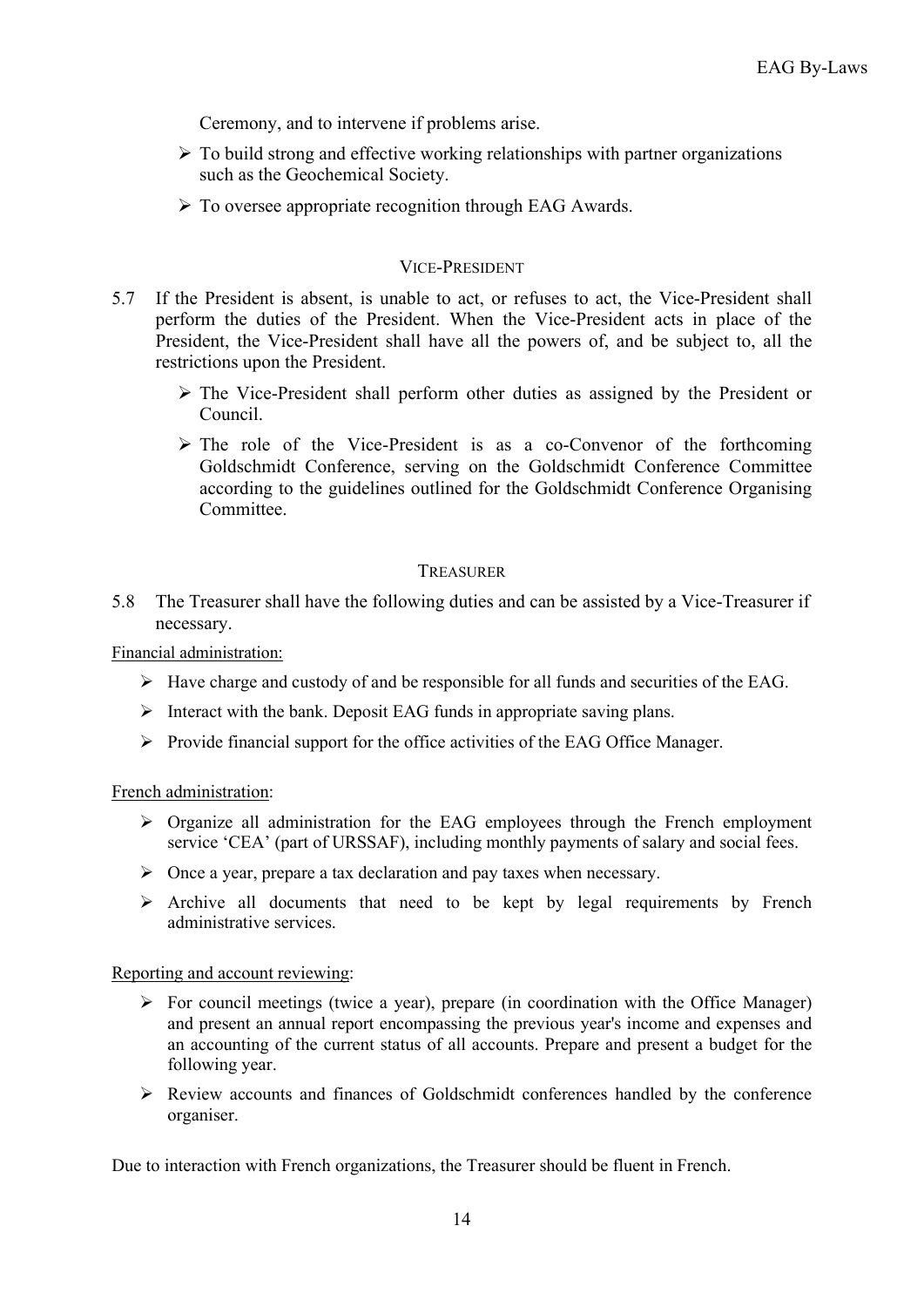#### GENERAL SECRETARY

- 5.9 The General Secretary shall:
	- $\triangleright$  Give all notices as provided in the By-Laws or as required by law.
	- Validate minutes (taken by the EAG Office) of the meetings of the Council.
	- Maintain custody of the corporate records, EAG Office records, and of seal of the EAG.
	- Prepare final EAG certificates and documents as authorized.
	- Provide support for the Goldschmidt Conference Committee as required. Perform duties as assigned by the President or by the Council.

#### GOLDSCHMIDT CONFERENCE CHAIRS

- 5.10 Two Goldschmidt conference chairs each serving four-year terms. These two officers consists of the primary convenor of the most recent past Goldschmidt conference and the upcoming Goldschmidt conference. The term of office normally starts at the beginning of the calendar year following the most recent Goldschmidt. The tasks of the Goldschmidt conference chair include:
	- $\triangleright$  Solicit and secure meeting locations for future Goldschmidt conference locations.
	- $\triangleright$  Identify new areas of new scientific interest to be included in future Goldschmidt conference.
	- > Publicize and promote future Goldschmidt conferences.
	- The Senior Goldschmidt Conference convenor shall provide advice and corporate memory for the successful running of the upcoming Goldschmidt meeting including its financial implications and its logistics.
	- The Junior Goldschmidt Conference Chair shall serve as primary convenor of the upcoming Goldschmidt conference as described in section 6.12.

## **Article VI. COMMITTEES**

#### ESTABLISHMENT OF COMMITTEES

- 6.1 The Council may adopt a resolution establishing one or more committees delegating specified authority to a committee. The Council may delegate its power to appoint and remove members of a committee. However, the Council shall retain ultimate authority to appoint or remove members of a committee. The establishment of a committee or the delegation of authority to a committee shall not relieve the Council, or any individual Councillor, of any responsibility imposed by the By-Laws or otherwise imposed by law. Under no circumstances shall a committee have the authority of the Council to:
	- $\triangleright$  Amend the Articles of Incorporation.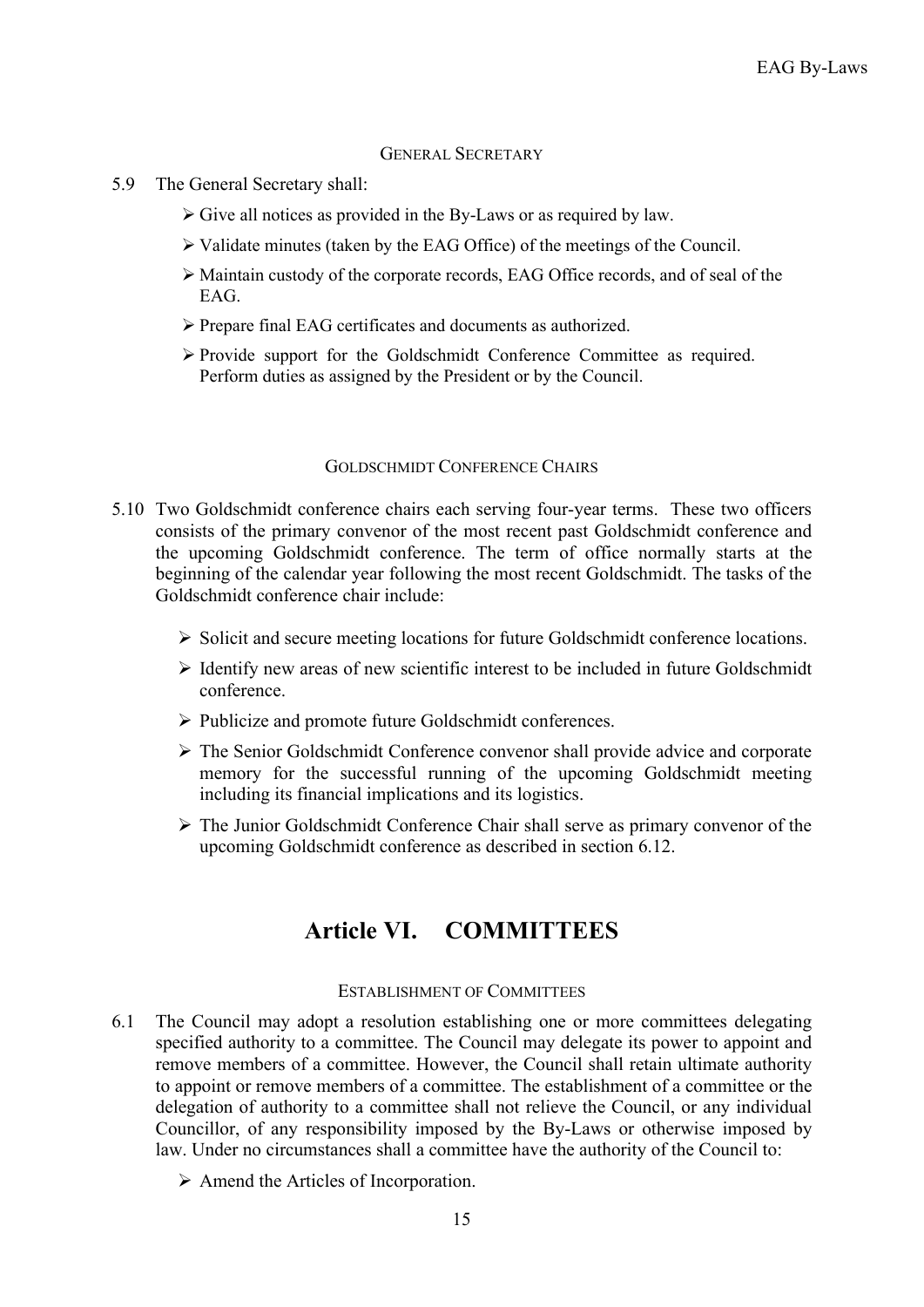- Adopt a Plan of Merger or Plan of Consolidation with another society.
- $\triangleright$  Authorize the sale, lease, exchange, or mortgage of all or substantially all of the property and assets of the EAG.
- $\triangleright$  Authorize the dissolution of the EAG.
- $\triangleright$  Invoke proceedings for the dissolution of the EAG.
- $\triangleright$  Adopt a plan for the distribution of the assets of the EAG.
- $\triangleright$  Amend, alter, or repeal the By-Laws.
- Elect, appoint, or remove a Councillor or Officer of the EAG.
- $\triangleright$  Approve any transaction to which the EAG is a party and that involves a potential conflict of interest as defined in paragraph 8.04, below.
- $\triangleright$  Take any action outside the scope of authority delegated to it by the Council.
- $\triangleright$  Take final action on a matter that requires the approval of the members.

## OTHER COMMITTEES

6.2 Other committees not having and exercising the authority of the Council in the management of the EAG may be designated and appointed by a resolution adopted by a majority of Councillors at a meeting at which a quorum is present, or by the President if authorized by the Council or the Articles of Incorporation or the By-Laws. Membership on such committees may, but need not be, limited to Councillors.

On a case by case basis as need arises, an Ad Hoc committee will be assembled to consist of the President, Past-President and Vice-President of the EAG and as necessary any relevant members of other societies in partnership with EAG.

## AUTHORIZATION OF SPECIFIC COMMITTEES

- 6.3 The following committees are established by the By-Laws:
	- Nominations Committee
	- > Training and Outreach Committee
	- $\triangleright$  Communications Committee
	- $\triangleright$  Ethics Committee
	- H.C. Urey Medal Committee
	- F.G. Houtermans Medal Committee
	- $\triangleright$  Science Innovation Award Committee
	- $\triangleright$  Geochemistry Fellows Committee (joint with GS)
	- Geochemistry Fellows Award Nominations Committee
	- Goldschmidt Conference Committee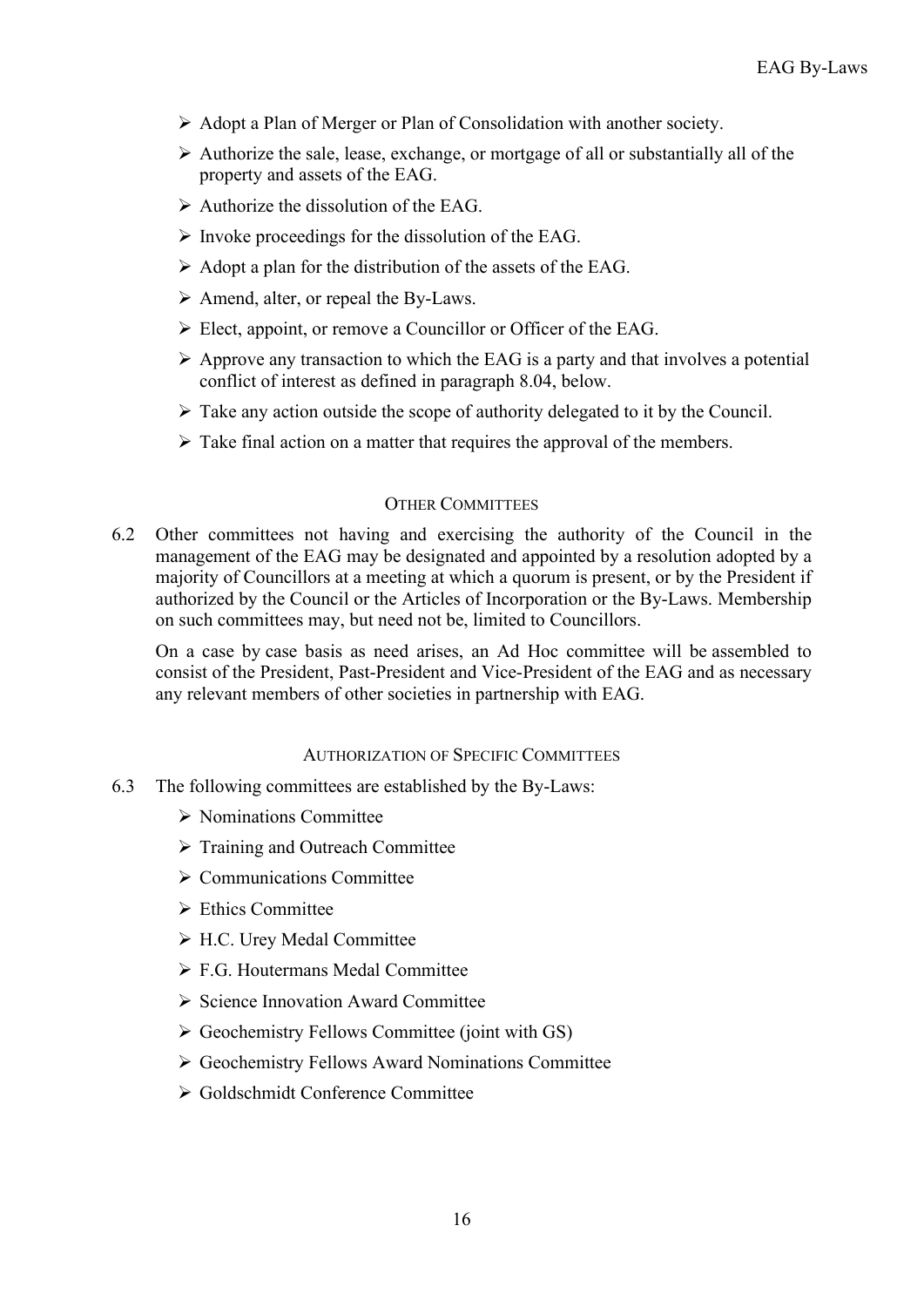## NOMINATIONS COMMITTEE

6.4 The Nominations Committee shall consist of at least three (3) and no more than six (6) members, at least one of whom shall be a member of the Council. The appointments shall be made for staggered three year terms so that one third of the members shall be replaced each year. The Chairperson of the Nominations Committee shall have voting power and shall be chosen, whenever possible, from among the members who were members of the committee the preceding year. The role of the Nominations Committee shall be 1) the recommendation of a first choice and alternate for all councillor positions envisioned to become vacant the following year and 2) a recommendation to the council of candidates for officer positions envisioned to become vacant the following year or the year after.

#### TRAINING AND OUTREACH COMMITTEE

- 6.5 The primary role of the Training and Outreach Committee is to:
	- $\triangleright$  Evaluate sponsorship requests from Early Career Scientists.
	- $\triangleright$  Propose lecturers for the various lecture programs.
	- $\triangleright$  Provide a regularly updated list of all future meetings of potential interest to European geochemists for inclusion in the EAG web page.
	- $\triangleright$  Bring other workshops and meetings to the attention of the EAG Council for possible co-sponsorship.
	- $\triangleright$  Identify areas of current scientific interest that might benefit from the organization of an EAG workshop.
	- $\triangleright$  Identify sources of additional funding for EAG-relevant meetings.
	- $\triangleright$  The Training and Outreach Committee shall consist of three to six appointed members. Each of these members shall be appointed for a three-year term. These terms shall be staggered so that a third of the members of the committee shall be replaced each year. An annual report of the Training and Outreach Committee shall be made to the Council at its Annual Meeting.

#### COMMUNICATIONS COMMITTEE

- 6.6 The primary role of the EAG Communications Committee is to promote EAG. The tasks of the committee shall be:
	- $\triangleright$  Liaise between the EAG and Elements, and be responsible for:
		- soliciting, editing, and submitting EAG contributions to Elements
		- reporting the annual subscription fees for to the EAG council
		- choosing advisory board members of Elements
		- nominating potential editors for Elements
		- selecting the EAG representative for the Elements Executive Board
	- $\triangleright$  Submit contributions to EAG newsletters.
	- $\triangleright$  Seek to promote EAG and its activities through representation at conferences and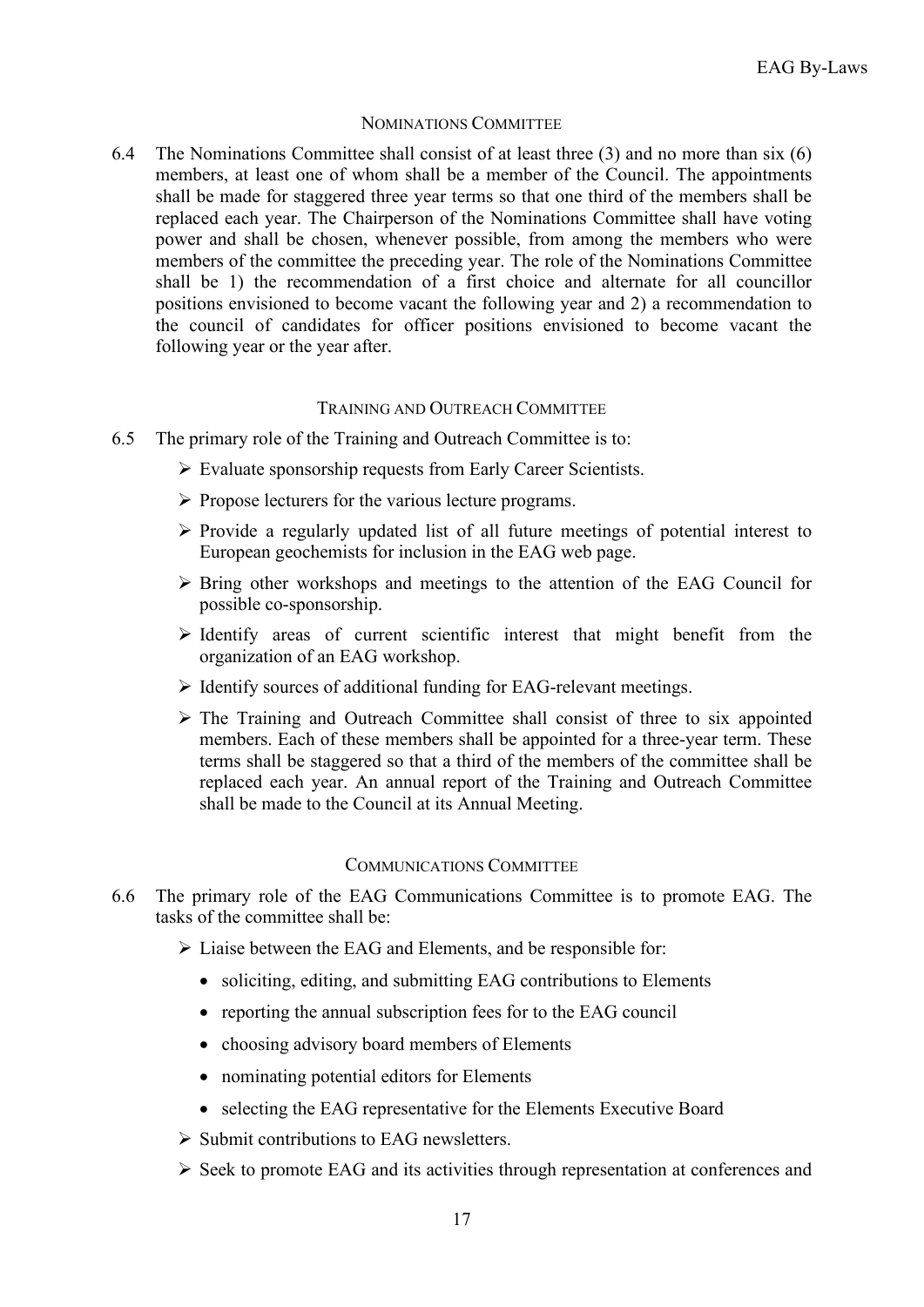any other initiatives.

- $\triangleright$  Perform other tasks assigned by the Council to further the communication of geochemistry.
- $\triangleright$  An annual report of the Communications Committee shall be made to the Council at its Annual Meeting.

The Communications Committee shall consist of three to six appointed members. Each of these members shall be appointed for a three-year term. These terms shall be staggered so that a third of the members of the committee shall be replaced each year. However, under special circumstances (for example web expertise) incumbent committee members shall be eligible for re-nomination.

#### ETHICS COMMITTEE

6.7 The EAG Ethics Committee was created in 2020 by decision of the council and is responsible for administrating matters arising that are related to the content of EAG's Code of Ethics as well as handling any issues or incidents reported to the committee. The Ethics Committee shall consist of three councillors, including the EAG President.

#### EAG-GS FELLOWS COMMITTEE

6.8 The Geochemistry Fellows Committee will be made of eight (8) members, four (4) from GS, and four (4) from EAG. This Committee will include six (6) appointed members, and the President of each society as ex-officio members. The appointed members are to be jointly selected by the society Presidents from a list of names suggested by the Council / Board of each society. Each member of the Geochemistry Fellows Committee will serve for three years. Each year two new members of the Committee will replace departing members. The Chair should be replaced each year by a member who has already served for one year. The Chair of the Committee will be selected by the Presidents. The term of each appointee shall begin upon the adjournment of the Goldschmidt Conference where they are elected.

The role of the Geochemistry Fellows Committee is to select the Geochemistry Fellows amongst the nominations received.

#### EAG AWARD NOMINATIONS COMMITTEE

6.9 The EAG Award Nominations Committee shall consist of at least five (5) members, at least one of whom shall be a member of the Council. The role of the EAG Award Nominations Committee will be to seek nominations for the Urey Award, Science Innovation Award, Houtermans Award and Geochemistry Fellows Award.

#### EAG AWARD COMMITTEES

- 6.10 There shall be an award committee for each award of EAG (the "Award Committees") except for the Paul W. Gast Lecturer.
	- $\triangleright$  Each committee shall consist of up to six (6) members who shall be appointed for staggered three (3) year terms.
	- $\triangleright$  At least one (1) member of each of the H.C. Urey and F.G. Houtermans Award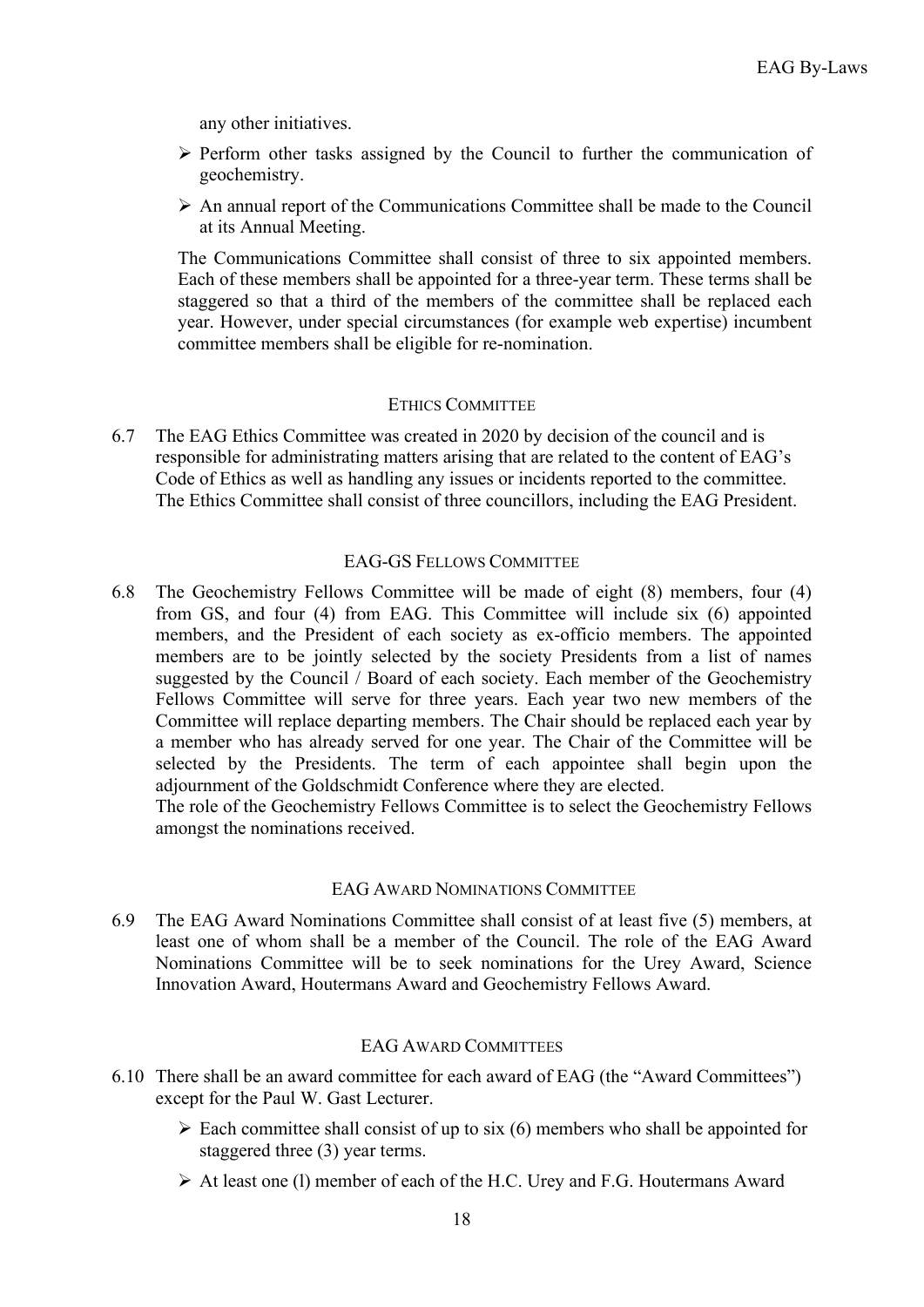Committees shall be from outside Europe.

- The H.C. Urey Award Committee shall be chaired by the Vice-President and the F.G. Houtermans Award Committee shall be chaired by the Past-President. The Chairperson of the Science Innovation Award Committee shall be selected by the Council.
- $\triangleright$  The Chairperson shall be eligible to vote and ties shall be resolved by the Council.
- $\triangleright$  For the H.C. Urey, Science Innovation and F.G. Houtermans Awards, the Council requires the name of a first choice and an alternate. The final decision as to the recipient will lie with the Council after due consideration has been given to other factors, the primary of which is the result of discussion with members of the Council to ensure that no single individual receives the equivalent award from both societies.
- $\triangleright$  When the Goldschmidt Conference is held outside of Europe, the Paul W. Gast Lecturer is chosen by the GS Board from a list of names proposed by the EAG Council.
- When the Goldschmidt Conference is held in Europe, the Paul W. Gast Lecturer is chosen by the Council from a list of names proposed by the GS Board.
- $\triangleright$  Note that whereas the Urey, Houtermans, and Scientific Innovation Awards are bestowed purely upon the basis of scientific achievement, the Gast Lecturer is also expected to be a gifted communicator. The idea of the Gast Lecture is that it provides a vehicle for communicating interesting new scientific developments that are mainly taking place in the non-host continent to the scientific community of the continent hosting the Goldschmidt Conference.
- Members are not eligible to vote on a nominee if there is a conflict of interest. Conflict of interest is defined as being a member of the same institution or university as the nominee or having been or being a dissertation supervisor or graduate student of the nominee.
- $\triangleright$  Members of the Council and members of the relevant award committee are ineligible for these awards during their term of office.

#### GOLDSCHMIDT CONFERENCE COMMITTEE

- 6.11 The Goldschmidt Conference Committee shall comprise the primary non-commercial individuals with responsibility for running the next European Goldschmidt Conferences.
	- $\triangleright$  Given the current lead in time required of approximately three to four years this should normally include those involved in the running of the next two conferences. This allows corporate memory to be established.
	- $\triangleright$  An important component of the Committee will be teams, each comprising of at least three scientists, who will be responsible for running the science of a Goldschmidt Conference. These Science Teams will rotate between Conferences. Therefore two Teams may be active on the Goldschmidt Conference Committee at any one time.
	- $\triangleright$  The Science Teams should have considerable scientific breadth and between them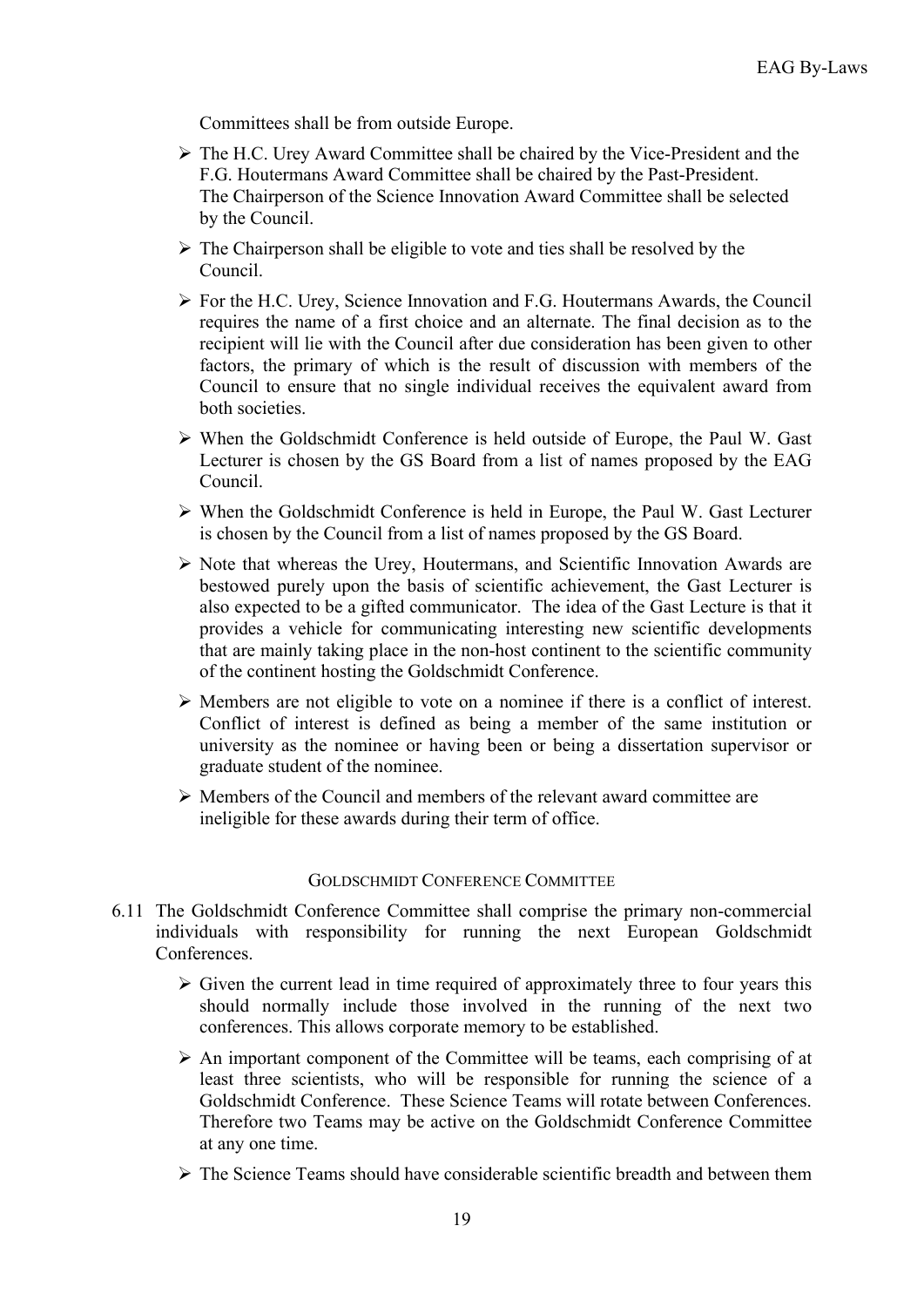carry some research awareness of high temperature geochemistry, low temperature geochemistry and biogeochemistry.

- $\triangleright$  The main role of the Science Team will be to develop and implement the scientific program of the Conference.
- $\triangleright$  One scientist from each Science Team will be the primary Convenor for the respective Goldschmidt Conference. This person should be identified and involved in the decisions about the choice of other members. The primary Convenor needs to report to the Council on a regular basis.
- $\triangleright$  The Goldschmidt Conference Committee will be chaired by the primary Convenor of the next Goldschmidt Conference. That is, this role will transfer every two years.
- $\triangleright$  The local co-Convenor should be a prominent geochemist who is based near the location of the forthcoming meeting. This person will be responsible for organizing local university-based support such as students to assist with projection and person registration desks, the organisation of field excursions etc.
- $\triangleright$  The third co-Convenor should be the Vice-President of EAG. The ultimate responsibility for the success of the meeting rests with the EAG Council because this is the most important activity undertaken by the society. Therefore, they need to be well represented on the Committee. Among the roles of the Vice-President is to aid in the raise funding and commercial support for the meeting.
- The Goldschmidt Conference Committee can liaise with local conference personnel.

## COMMITTEE CHAIRPERSON AND VICE-CHAIRPERSON

6.12 One member of each committee shall be designated as the Chairperson of the committee and another member of each committee may be designated as the Vice Chairperson. The Chairperson shall call and preside at all meetings of the committee and communicate when necessary to the committee by electronic mail. When the Chairperson is absent, is unable to act, or refuses to act, the designated Vice Chairperson shall perform the duties of the Chairperson. When a Vice-Chairperson acts in place of the Chairperson, the Vice-Chairperson shall have all the powers of and be subject to all the restrictions upon the Chairperson.

#### NOTICE OF MEETINGS

6.13 Written or printed notice of a committee meeting shall be delivered to each member of a committee not less than seven (7) nor more than thirty (30) days before the date of the meeting. The notice shall state the place, day, and time of the meeting, and the purpose or purposes for which the meeting is called. Committees may choose to do all of their business electronically.

#### QUORUM OF COMMITTEES

6.14 One half of the number of members of a committee shall constitute a quorum for the transaction of business at any meeting of the committee. The committee members present at a duly called or held meeting at which a quorum is present may continue to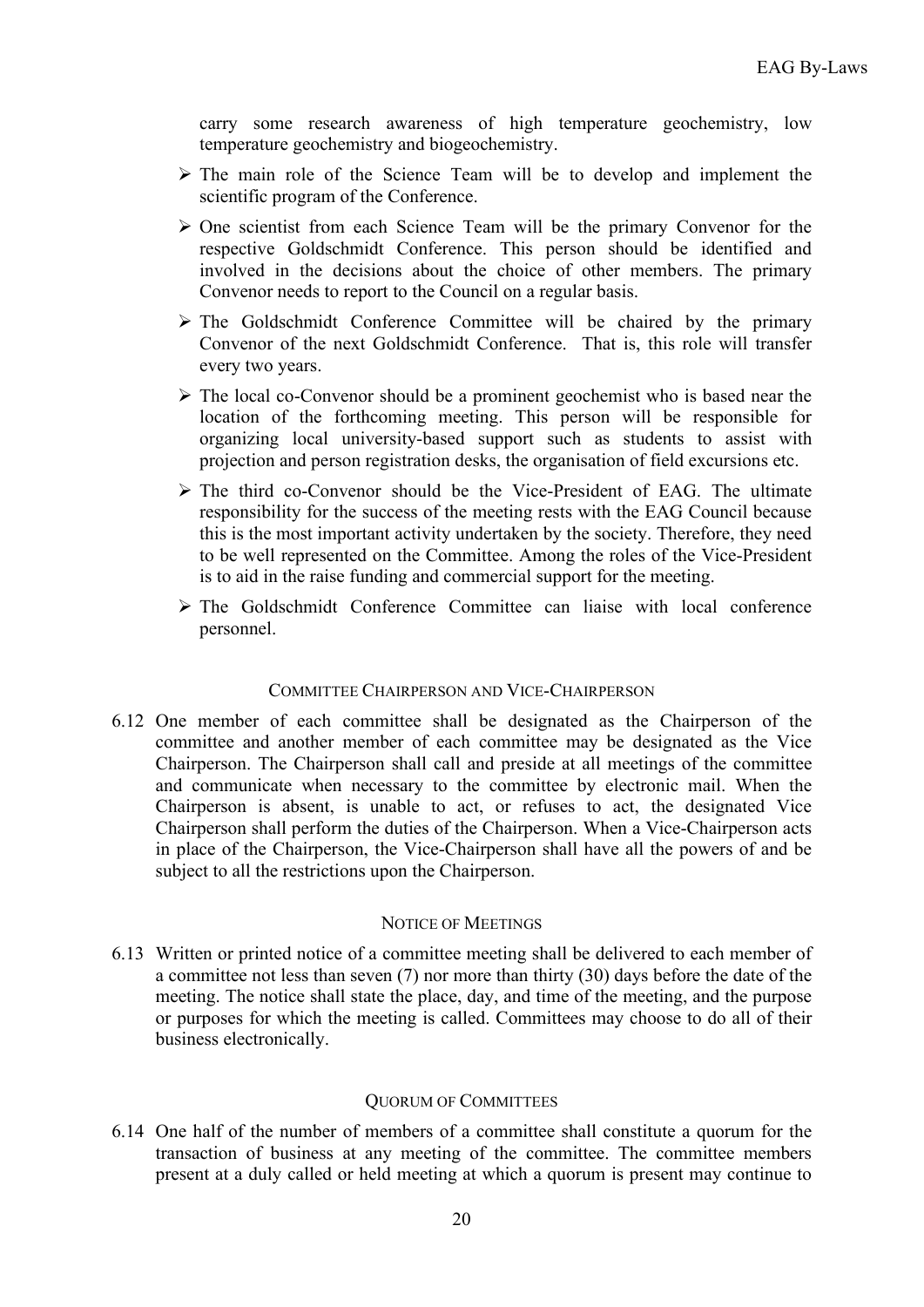transact business even if enough committee members leave the meeting so that less than a quorum remains. However, no action may be approved without the vote of at least a majority of the number of committee members required to constitute a quorum. If a quorum is not present at any time during the meeting, the Chairperson may adjourn and reconvene the meeting one time without further notice.

### ACTION OF COMMITTEES

6.15 Committees shall try to take action by consensus. However, the vote of the majority of committee members present and voting at a meeting at which at quorum is present shall be sufficient to constitute the act of the committee unless the act of a greater number is required by law or the By-Laws. A committee member who is present at a meeting and abstains from a vote is not considered to be present and voting for the purpose of determining the act of the committee.

#### **COMPENSATION**

6.16 Committee members may receive some compensation for costs involved in attending meetings or other EAG activities. Any compensation that the EAG pays to a committee member shall be against receipts for the costs incurred and does not, in any way, represent any remuneration. All members of the committees are volunteers who do not receive any remuneration, nor do they have any direct or indirect financial interest in the economic results of the association.

## COMMITTEE VACANCIES

6.17 Unless otherwise noted, each committee member shall continue to serve on the committee until a successor is appointed. However, the term of a committee member may terminate earlier if the committee is terminated or if the member dies, ceases to qualify, resigns, or is removed as a member. A vacancy on a committee may be filled by an appointment made in the same manner as an original appointment. A person appointed to fill a vacancy on a committee shall serve for the unexpired portion of the terminated committee member's term.

## RULES

6.18 Each committee may adopt rules for its own operation not inconsistent with the By-Laws or with rules adopted by the Council.

# **Article VII. CORPORATION ACTIVITIES**

## AWARDS

- 7.1 The Council may conceive and confer such awards as it deems in the best interest of the EAG. EAG awards currently include:
	- H.C. Urey Award This award, consisting of a medal and a certificate, conferred for outstanding contributions advancing geochemistry over a career. The award is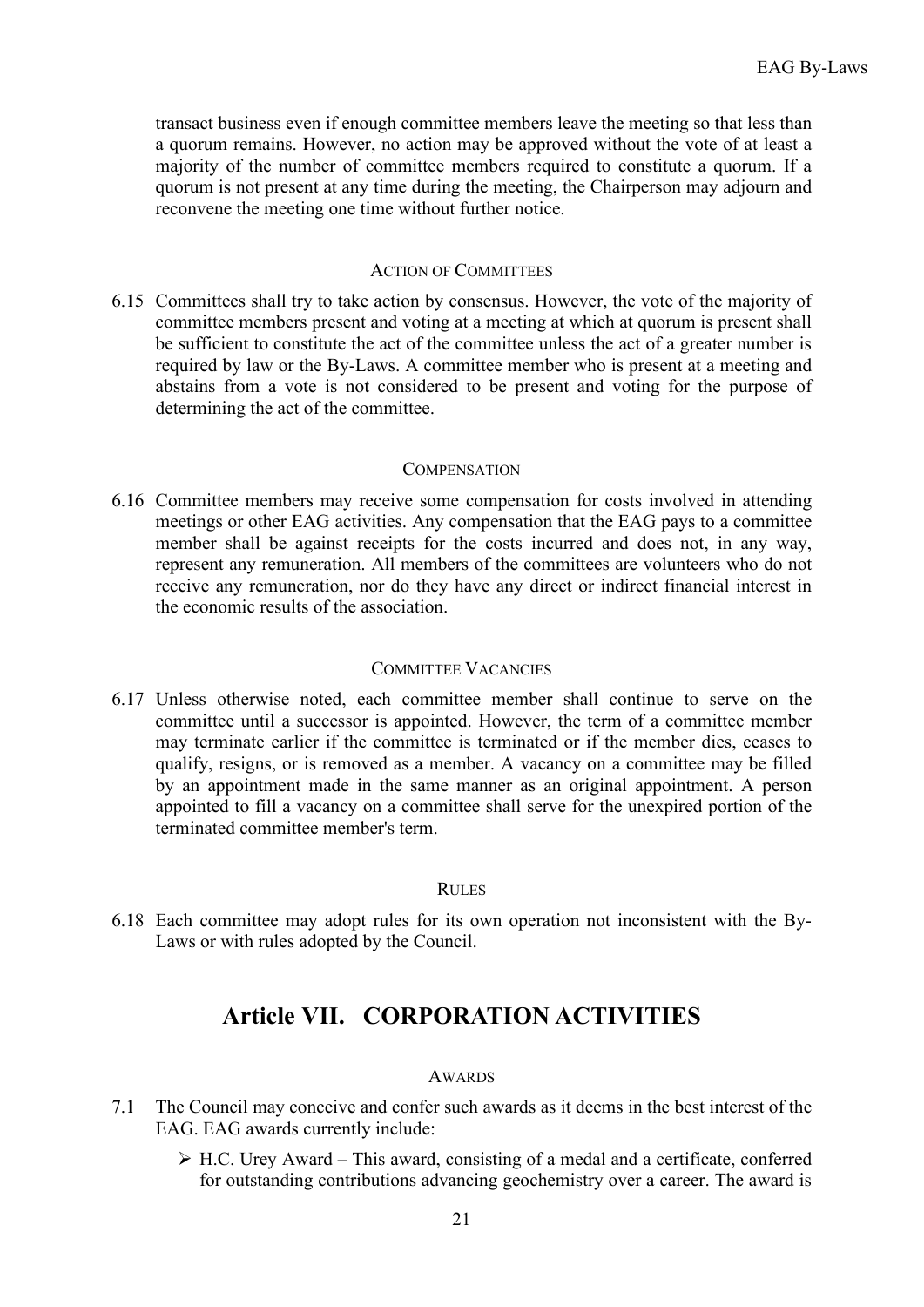based on scientific excellence as well as the broader impacts candidates have made in their careers to date. Such contributions to the broader geochemical community may include but are not limited to mentorship of young scientists, outreach, encouragement of diversity and inclusion in science or exceptional editorial contributions. The H.C. Urey Award is normally given annually, but may be omitted in a given year at the discretion of the Council. The award may only be given to one individual in the same year. Recipients of the Goldschmidt Award are ineligible to be nominated for the H.C. Urey Award, except for work done since the Goldschmidt Award was presented.

- $\triangleright$  F.G. Houtermans Award This award, consisting of a medal, and a certificate shall be conferred on a young scientist for a single outstanding contribution to geochemistry or cosmochemistry, published as a single paper or a series of papers on a single topic. Candidates must be within 12 years from the start of their PhD, and they must have completed their PhD. The F.G. Houtermans is normally given annually, but may be omitted in a given year at the discretion of the Council. The award may only be given to one individual in the same year. Recipients of the Clarke Award are ineligible to be nominated for the F.G. Houtermans Award.
- $\triangleright$  Science Innovation Award This award, consisting of a medal and a certificate, will be conferred for recently particularly important and innovative breakthroughs in geochemistry, considered to be of fundamental significance. Such achievements may consist either of a single outstanding contribution, or of a series of publications that have had great influence on the field. The subject area of the award is decided by the council each year. The candidates must be within 30 years from the start of their PhD, and they must have completed their PhD. The Science Innovation Award is normally given annually, but may be omitted in a given year at the discretion of the Council. The award may only be given to one individual in the same year.

The EAG Science Innovation Award is named after different scientists depending on the subject area and includes Nicholas John Shackelton (climatology), Samuel Epstein (isotope geochemistry), Werner Stumm (low temperature and surface geochemistry), Ted Ringwood (petrology and mineral physics) and Heinz Lowenstam (biogeochemistry).

- $\triangleright$  The Gast Lectureship This lectureship shall be conferred jointly by the GS and the EAG on a scientist for outstanding contributions to geochemistry or cosmochemistry and for outstanding oral communication skills. The Gast lecturer gives an honorary lecture at the Goldschmidt Conference. Candidates should have received their Ph.D. at least 10 years before the award and no more than 25 years before the award. Nominations are made by the EAG Council when the Goldschmidt meeting is held outside Europe and the lecturer is selected by the GS Board. Nominations are made by the GS Board when the Goldschmidt meeting is held within Europe and the lecturer is selected by the EAG Council. There are no geographical criteria for nominees however nominees for a given year should not be located on the same continent as the previous lecturer. The Gast Lectureship is normally given annually, but may be omitted in a given year at the discretion of the Councils of the EAG and the GS. The award may only be given to one individual in the same year.
- $\triangleright$  Geochemistry Fellowship This honour shall be conferred jointly by the GS and the EAG on scientists in recognition of a long history of scientific excellence. The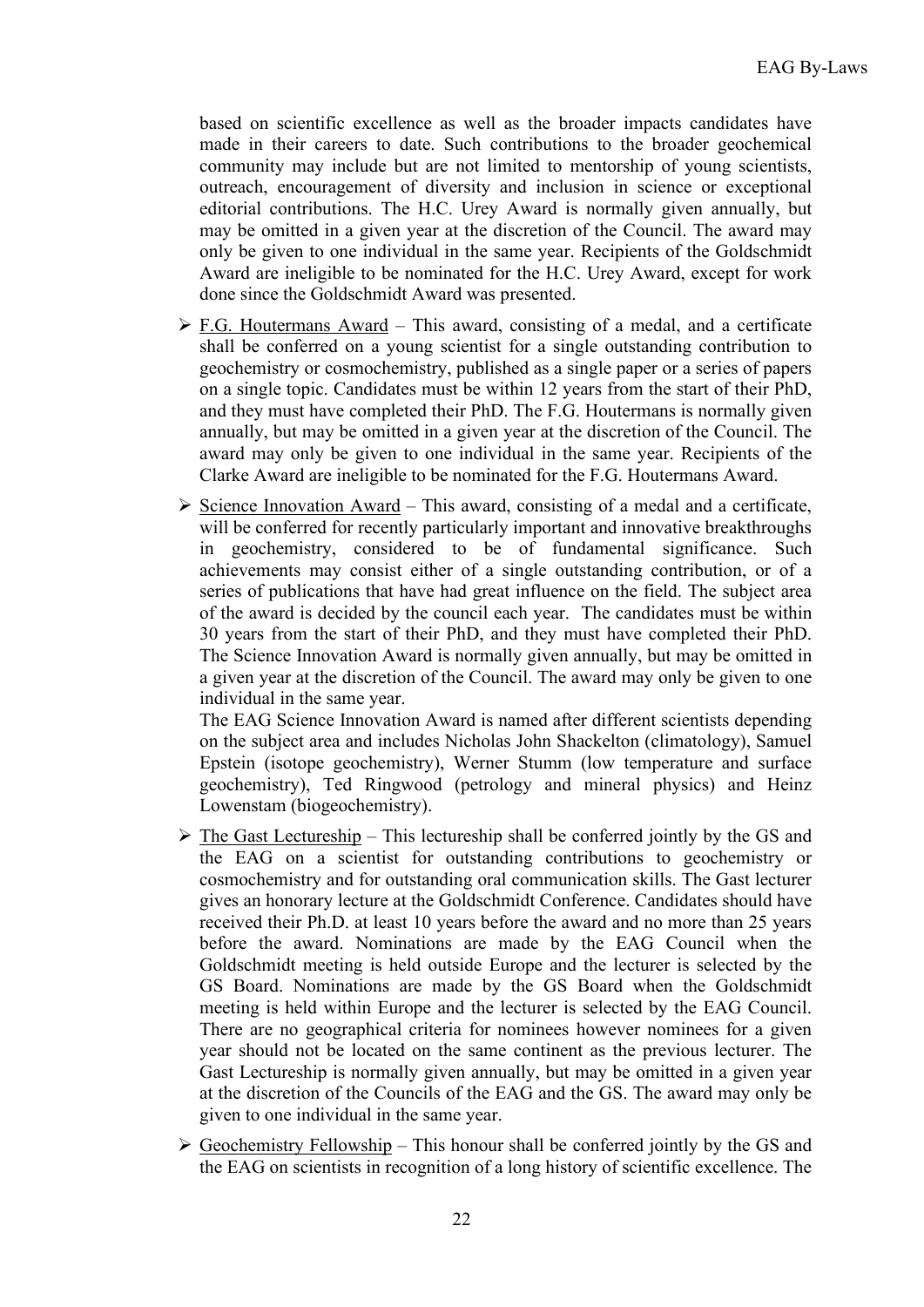number of Geochemistry Fellowships awarded in a given year is based on 0.20% of the combined membership of EAG and GS, rounded up to the nearest whole number. Existing and new Urey, Goldschmidt, Treibs, Patterson and Science Innovation Award medallists become Fellows automatically. Geochemistry Fellowships are normally given annually, but may be omitted in a given year at the discretion of the Councils of the EAG and the GS.

 $\triangleright$  Additional awards (*e.g.* to recognise service excellence) may also be attributed at the discretion of the Council.

## AWARD NOMINATIONS

7.2 The Award Committees shall solicit nominations for awards from the membership and shall seek out suitable nominees on their own. Awards shall not be shared, except in highly unusual cases such as independent discoveries or joint work where the contributions of the co-authors are essentially equal. All duly documented nominations considered by the Award Committees shall remain active for three (3) years, unless the candidate becomes disqualified.

Current Councillors are ineligible to receive an award, except the Distinguished Service Award.

Current Award Committee members are ineligible to receive the award of the committee they serve on.

GS Board members are ineligible to receive the Geochemistry Fellows Award.

Past recipients of an award are ineligible to repeat as recipient.

Recipients of the Goldschmidt Award are ineligible to be nominated for the H.C. Urey Award except for work done since the Goldschmidt Award was presented.

Recipients of the Clarke Award are ineligible to be nominated for the F.G. Houtermans Award.

Neither citizenship nor membership in the EAG shall enter into consideration. The Award Committees shall select nominees as follows:

- $\triangleright$  The Award Committees shall select a first and second choice for each award, or in the case of Geochemistry Fellowships up to the number determined following the rule mentioned in 7.1, and present them, with adequate documentation, to the Council well before the end of the calendar year preceding the next Goldschmidt Conference. The deadline for submission of choices for awards shall be set such that the awardees can be announced prior to the abstract deadline for the annual Goldschmidt meeting.
- $\triangleright$  Adequate documentation shall consist of a nomination form, a nominating letter with paragraph(s) detailing why the candidate is suitable for the award (up to 2 pages, this letter may be cosigned by up to 3 additional people), one supporting letter (up to 2 pages, written by a different person than the author of the nomination letter), a curriculum vitae (up to 4 pages) and a list of publications (no limit in length).

For Geochemistry Fellows and the H.C. Urey Awards, the supporting letter should focus on the nominee's contributions that create a dynamic environment essential for scientific progress, such as:

- improvements to infrastructure and techniques
- capacity building-especially in developing countries or emerging disciplines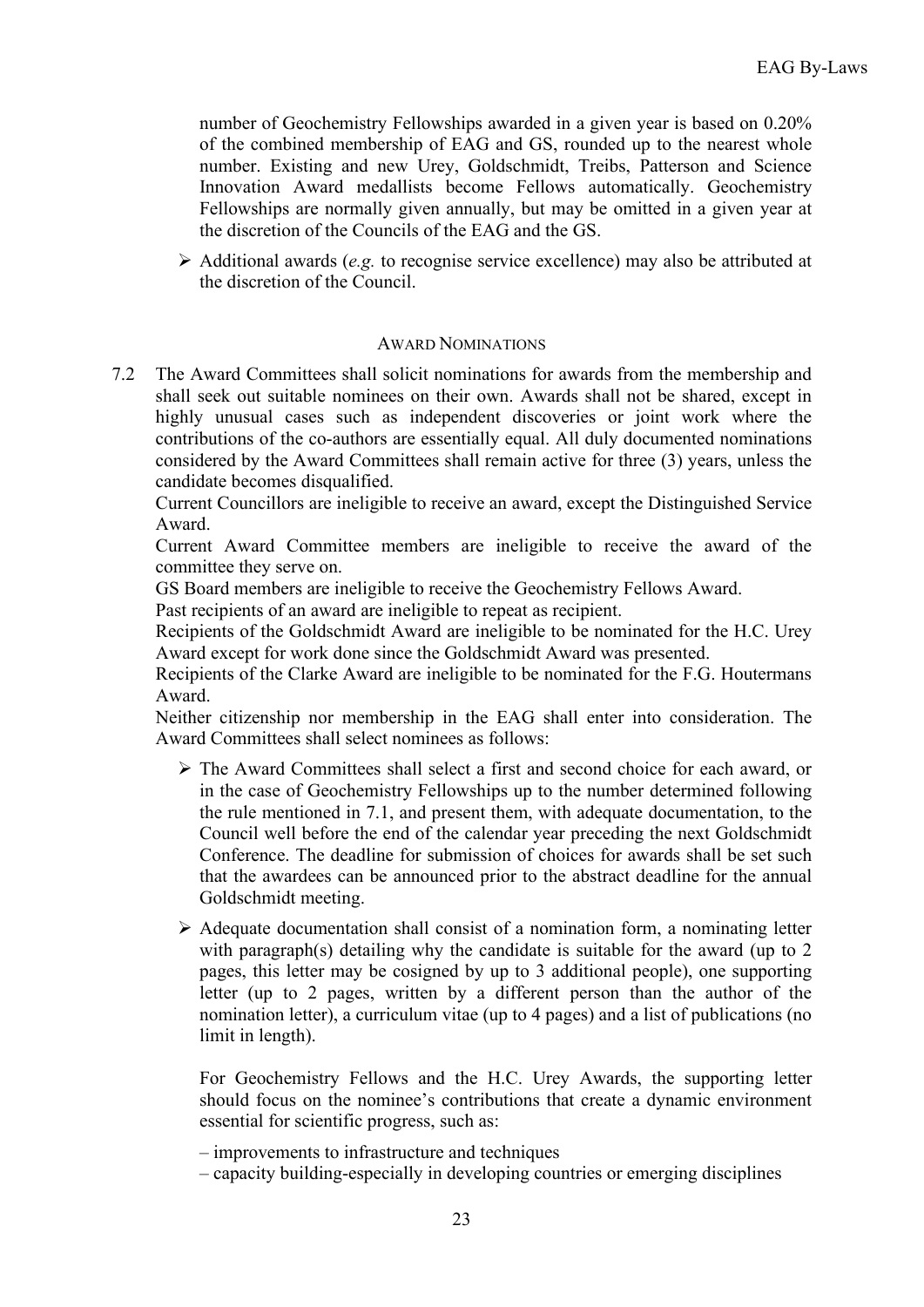- curation of sample collections and databases
- exceptional editorial contributions
- communication to the general public or policy makers
- training the next generation of geochemists
- advancing ethics, inclusiveness, and social justice in science
- $\triangleright$  This documentation is to be made available to all Award Committee members before voting occurs.
- $\triangleright$  The Council shall then make its final choice between the nominations or vote not to make an award in a particular year. This choice shall be made by mail or email voting prior to the abstract deadline of the annual Goldschmidt Conference.
- $\triangleright$  No member of the Award Committee nor the Council may nominate a candidate directly, except for the Paul W. Gast Lectureship.

## **PUBLICITY**

7.3 The Award Committees shall have the responsibility of arranging for appropriate citations for each award and of arranging for suitable publicity of the awards.

## EAG PUBLICATIONS

7.4 The EAG is affiliated with the journal Chemical Geology. The EAG also publishes Geochemical Perspectives and Geochemical Perspectives Letters.

Should the EAG Council wish to give any level of control or ownership to another body, of any publication solely owned by EAG (named here are Geochemical Perspectives and Geochemical Perspectives Letters), a vote of the membership is required. Participation of the membership at the vote must be at least 50 % and 2/3 of those voting must be in favour of change of control or ownership. Should these requirements not be met, no change can be made to the ownership of EAG publications.

## **DISREPUTE**

7.5 So as not to bring the society of its existing publications into disrepute, submissions for publications and for the Goldschmidt conference are a privilege open to persons of good character.

## SPONSORSHIP OF MEETINGS

7.6 The EAG may co-sponsor meetings of suitable geochemical interest (e.g., the EGU). The EAG shall co-sponsor other meetings upon prior approval of the Council. The amount of any funds provided shall be set by the Council.

## NATIONAL AND INTERNATIONAL PROGRAM ENDORSEMENTS

7.7 The Council may provide an official endorsement by the EAG for national and international scientific programs of unusual interest to geochemists. Such letters of endorsement shall be sent to the appropriate organization by the President.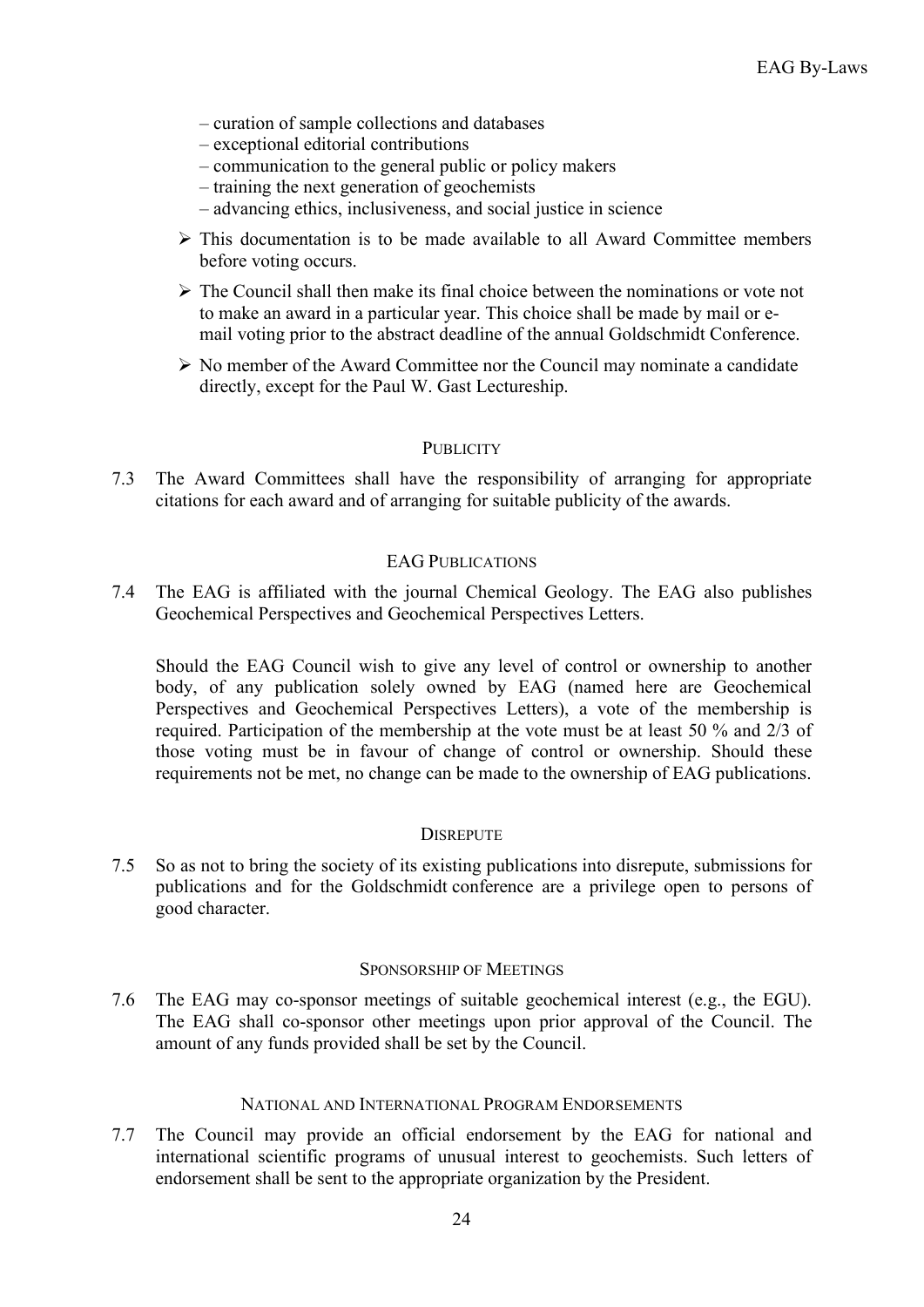## **DIVISIONS**

7.8 From time to time it may be in the interest of the EAG to recognize large portions of the Society that have coherent interests or direction of research. Recognition may include but not be limited to special Medals or Awards, Membership on the Council, or special representation on the committees. Each such division shall have a Chairperson and By-Laws approved by the Council. The Chairperson of each division, or his or her representative, shall present an annual report to the Council at its Annual Meeting. Division members will retain all rights and privileges of members of the EAG. Members will not be limited to affiliation in one division.

## **Article VIII. TRANSACTIONS OF THE CORPORATION**

## **CONTRACTS**

8.1 The Council may authorize any Officer or agent of the EAG to enter into a contract or execute and deliver any instrument in the name of and on behalf of the EAG. This authority may be limited to a specific contract or instrument or it may extend to any number and type of possible contracts and instruments.

## **DEPOSITS**

8.2 All funds of the EAG shall be deposited to the credit of the EAG in banks, trust companies, or other depositories that the Council selects.

#### POTENTIAL CONFLICTS OF INTEREST

- 8.3 The EAG shall not make any loan to a Councillor or Officer of the EAG.
	- A member, Councillor, Officer, or committee member of the EAG may lend money to and otherwise transact business with the EAG except as otherwise provided by the By-Laws, Articles of Incorporation, and all applicable laws. Such a person transacting business with the corporation has the same rights and obligations relating to those matters as other persons transacting business with the EAG.
	- The EAG shall not borrow money from or otherwise transact business with a member, Councillor, Officer, or committee member of the EAG unless the transaction is described fully in a legally binding instrument and is in the best interests of the EAG.
	- The EAG shall not borrow money from or otherwise transact business with a member, Councillor, Officer, or committee member of the EAG without full disclosure of all relevant facts and without the approval of the Council, not including the vote of any person having a personal interest in the transaction.

#### PROHIBITED ACTS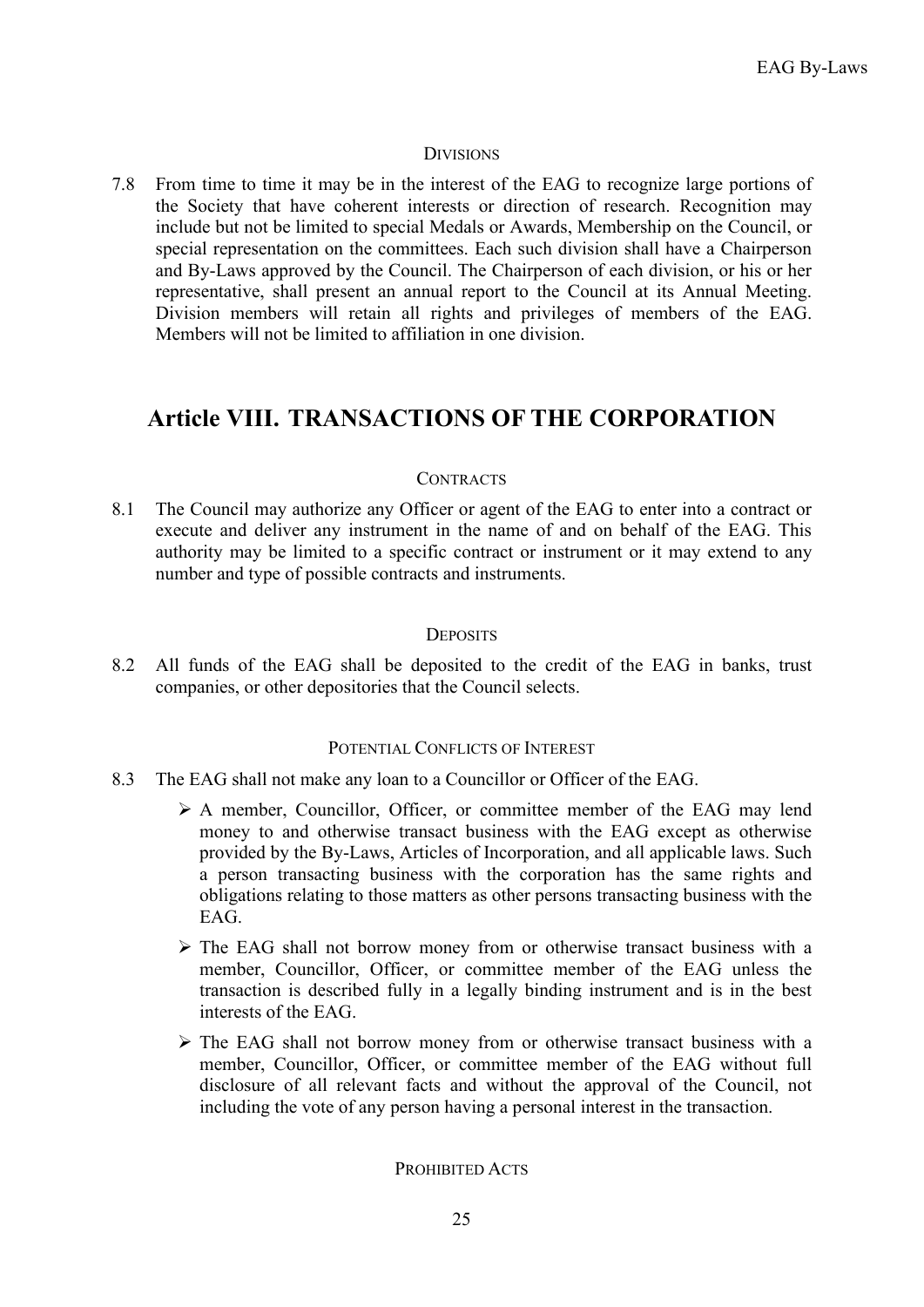- 8.4 As long as the EAG is in existence, and except with the prior approval of the Council or the members, no member, Councillor, Officer, or committee member of the EAG shall:
	- $\triangleright$  Do any act in violation of the By-Laws or a binding obligation of the EAG.
	- $\triangleright$  Do any act with the intention of harming the EAG or any of its operations.
	- $\triangleright$  Do any act that would make it impossible or unnecessarily difficult to carry on the intended or ordinary business of the EAG.
	- $\triangleright$  Receive an improper personal benefit from the operation of the EAG.
	- $\triangleright$  Use the assets of the EAG, directly or indirectly, for any purpose other than carrying on the business of the EAG.
	- Wrongfully transfer or dispose of EAG property, including intangible property such as goodwill.
	- $\triangleright$  Use the name of the EAG (or any substantially similar name) or any trademark or trade name adopted by the EAG, except on behalf of the EAG in the ordinary course of the EAG's business.
	- Disclose any of the EAG's business practices, trade secrets or any other information not generally known to the business community or any person not authorized to receive it.

# **Article IX. BOOKS AND RECORDS**

## REQUIRED BOOKS AND RECORDS

- 9.1 The EAG shall keep correct and complete books and records of each account. The EAG's books and records shall include:
	- $\triangleright$  A file-endorsed copy of all documents including, but not limited to, the Articles of Incorporation, and any Articles of Amendment, Restated Articles, Articles of Merger, Articles of Consolidation, and Statement of Change of Registered Office or Registered Agent.
	- $\triangleright$  A copy of the By-Laws, and any amended versions or amendments to the By-Laws.
	- $\triangleright$  Minutes of the proceedings of the members, Council, and committees having any of the authority of the Council.
	- $\triangleright$  A list of the names and addresses of the members, Councillors, Officers, and any committee members of the EAG.
	- $\triangleright$  A financial statement showing the assets, liabilities, and net worth of the EAG at the end of the three most recent fiscal years.
	- $\triangleright$  A financial statement showing the income and expenses of the EAG for the three most recent fiscal years.
	- All rulings, letters, and other documents relating to the EAG's tax status.

## INSPECTION AND COPYING

9.2 Any member, Councillor, Officer, or committee member of the EAG may inspect and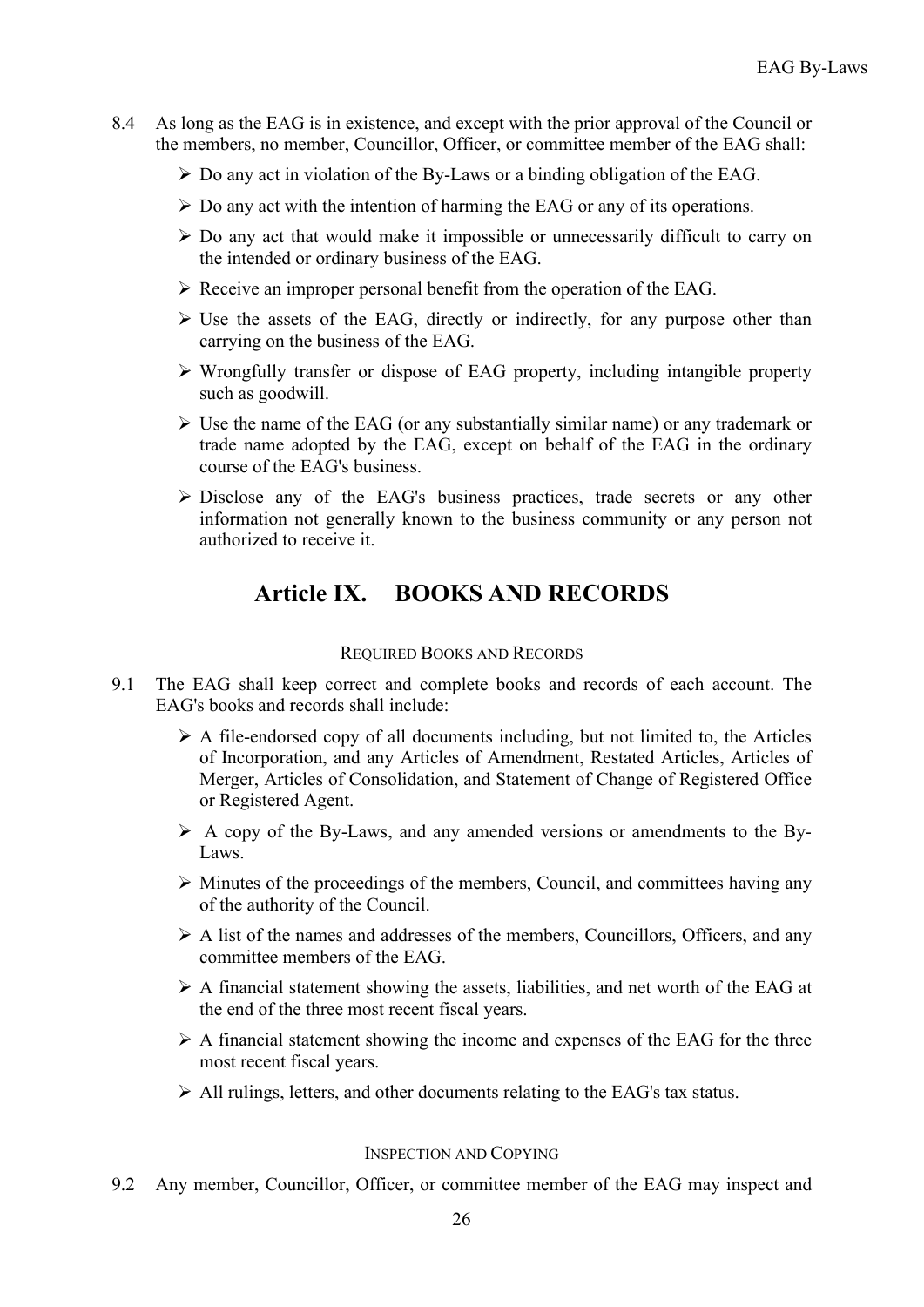receive copies of all books and records of the EAG required to be kept by the By-Laws. Such a person may inspect or receive copies if the person has a proper purpose related to the person's interest in the EAG and if the person submits a request in writing to the President or the General Secretary. Any person entitled to inspect and copy the EAG's books and records may do so through his or her attorney or other duly authorized representative. A person entitled to inspect the EAG's books and records may do so at a reasonable time no later than five (5) working days after the EAG's receipt of a proper written request. The Council may-establish reasonable fees for the copying the EAG's books and records by members. The EAG shall provide requested copies of books or records no later than five (5) working days after the EAG's receipt of a proper written request.

#### **AUDITS**

9.3 Any member shall have the right to have an audit conducted of the EAG's books. The member requesting the audit shall bear the expense of the audit unless the members vote to authorize payment of audit expenses. The member requesting the audit may select the accounting firm to conduct the audit. A member may not exercise these rights to compel audits so as to subject the EAG to an audit more than once in any fiscal year.

## **Article X. FISCAL YEAR**

## CALENDAR YEAR

10.1 The fiscal year of the EAG shall begin on the first day of January and end on the last day of December in each year.

## **Article XI. MEMBERS**

NOTICE BY MAIL, E-MAIL, OR FACSIMILE

11.1 Any notice required or permitted by the By-Laws to be given to a member, Councillor, Officer, or member of a committee of the EAG may be given by mail, e-mail or facsimile. If mailed, a notice shall be deemed to be delivered when deposited in the mail addressed to the person at his or her address as it appears on the records of the EAG, with postage prepaid. If given by e-mail, a notice shall be deemed to be delivered when sent to the e-mail addressed to the person at his or her e-mail address as it appears on the records of the EAG. A person may change his or her address by giving written notice to the EAG Office.

## SIGNED WAIVER OF NOTICE

11.2 Whenever any notice is required to be given under the provisions of the Act or under the provisions of the Articles of Incorporation or the By-Laws, a waiver in writing signed by a person entitled to receive a notice shall be deemed equivalent to the giving of the notice. A waiver of notice shall be effective whether signed before or after the time stated in the notice being waived.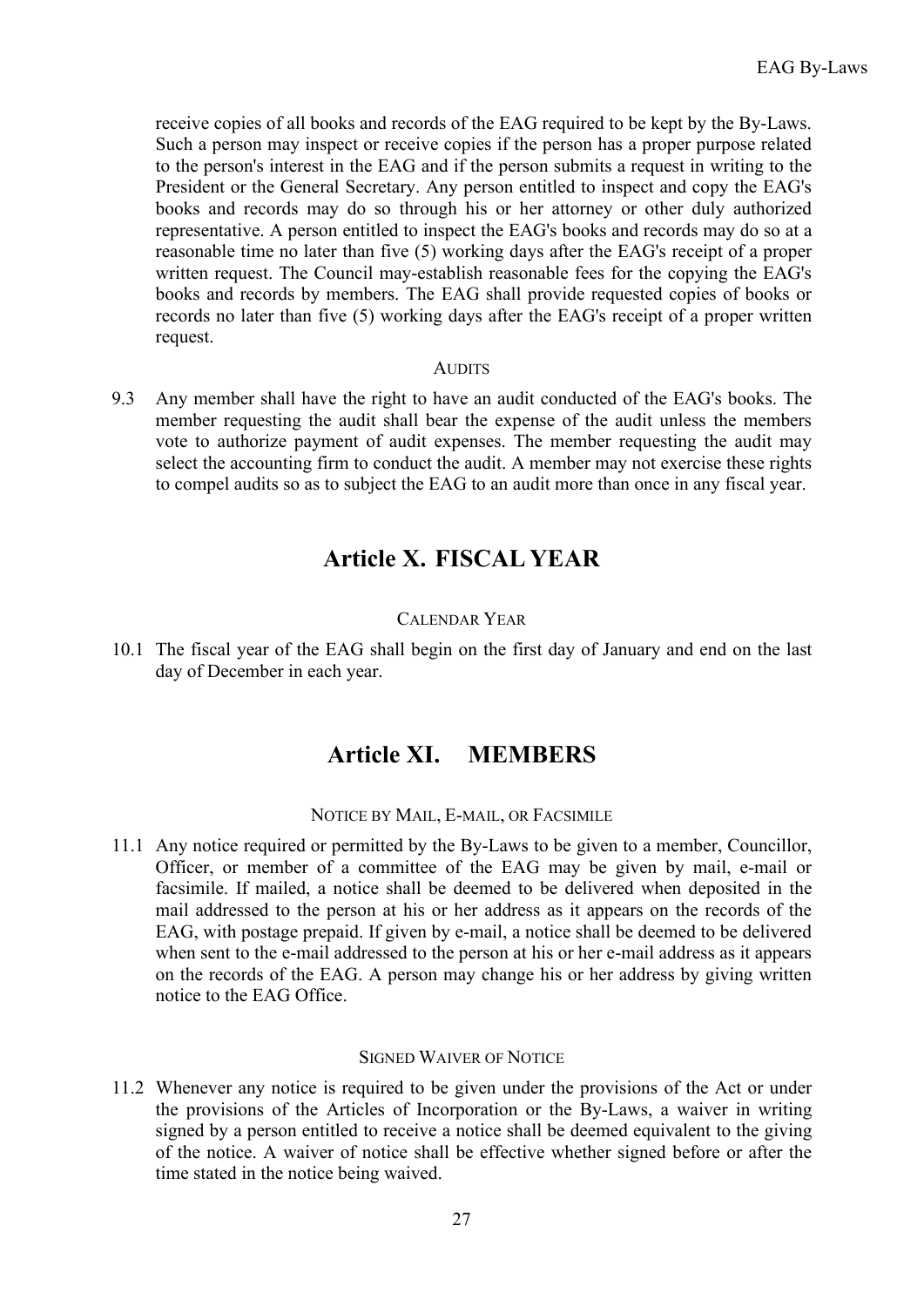#### WAIVER OF NOTICE BY ATTENDANCE

11.3 The attendance of a person at a meeting shall constitute a waiver of notice of the meeting unless the person attends for the express purpose of objecting to the transaction of any business because the meeting is not lawfully called or convened.

## **Article XII. SPECIAL PROCEDURES CONCERNING MEETINGS**

### MEETING BY TELECONFERENCE

12.1 The members, Council, and any committee of the EAG may hold a meeting by teleconference in which all persons participating in the meeting can hear each other. The notice of a meeting by teleconference must state the format of the meeting as well as all the matters required to be included in the notice. Participation of a person in a teleconference meeting constitutes presence of that person at the meeting.

#### DECISION WITHOUT MEETING

12.2 Any decision required or permitted to be made at a meeting of the members, Council, or any committee of the EAG may be made without a meeting. A decision without a meeting may be made if a written or electronic consent to the decision by all of the persons entitled to vote on the matter. The original signed consents shall be kept with the EAG's records.

## **Article XIII. AMENDMENTS TO BY-LAWS**

#### **PROCEDURES**

13.1 The By-Laws may be altered, amended, or repealed, and new By-Laws may be adopted either by the majority of the membership or by the Council. The notice of any meeting at which the By-Laws are altered, amended, or repealed, or at which new By-Laws are adopted shall include the text of the proposed By-Law provisions as well as the text of any existing provisions proposed to be altered, amended, or repealed. Alternatively, the notice may include a fair summary of those provisions.

## **Article XIV. MISCELLANEOUS PROVISIONS**

## LEGAL AUTHORITIES GOVERNING CONSTRUCTION OF BY-LAWS

14.1 The By-Laws shall be construed in accordance with the 1901 French law governing Non-Profit Associations. All references in the By-Laws to statutes, regulations, or other sources of legal authority shall refer to the authorities cited, or their successors, as they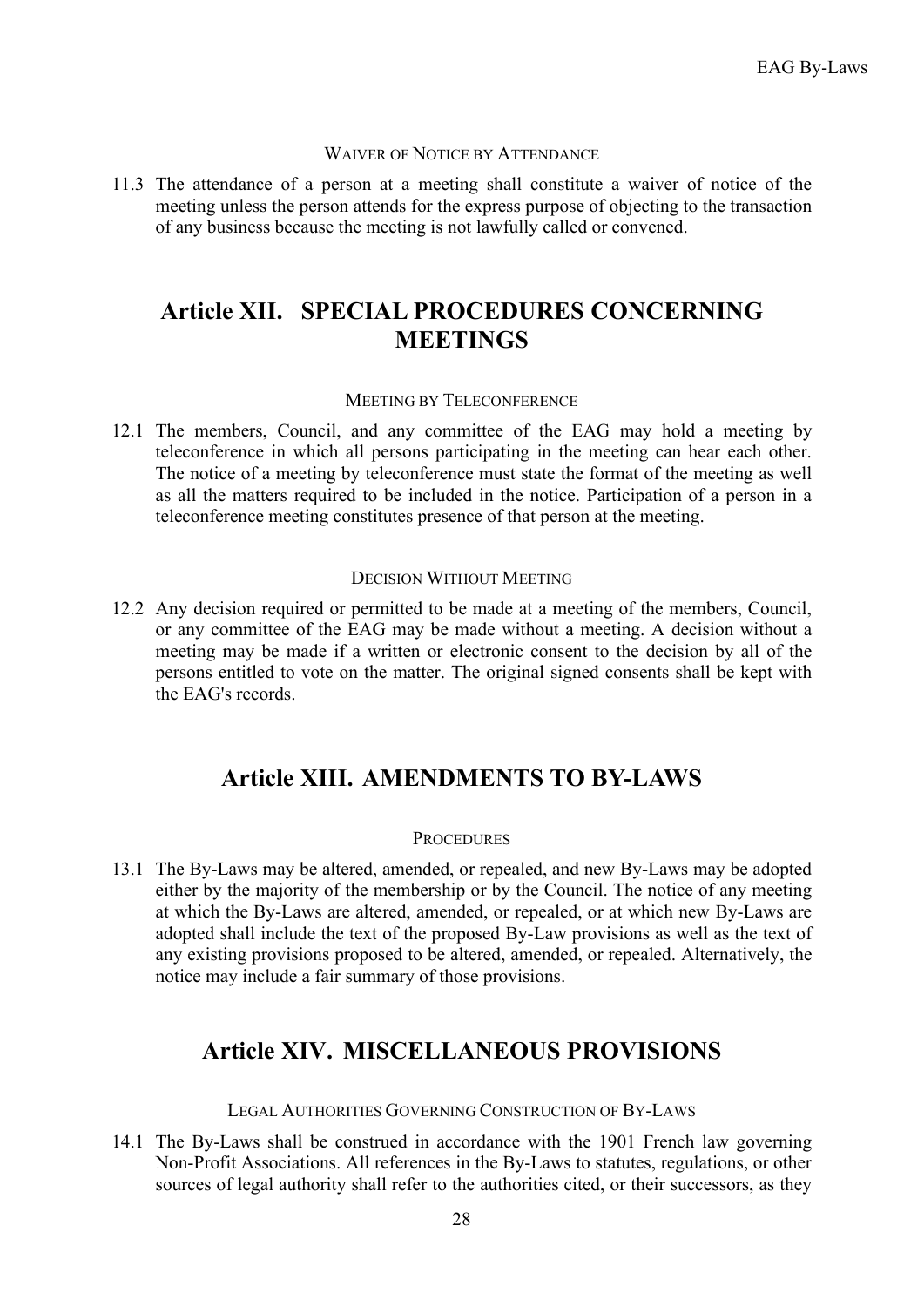may be amended from time to time.

#### LEGAL CONSTRUCTION

14.2 If any By-Law provision is held to be invalid, illegal, or unenforceable in any respect, the invalidity, illegality, or unenforceability shall not affect any other provision and the By-Laws shall be construed as if the invalid, illegal, or unenforceable provision had not been included in the By-Laws.

#### **HEADINGS**

14.3 The headings used in the By-Laws are used for convenience and shall not be considered in construing the terms of the By-Laws.

#### **GENDER**

14.4 All words used in the By-Laws in the male gender shall be deemed to include the female or neuter gender, all singular words shall include the plural, and all plural words shall include the singular.

#### SEAL.

14.5 The Council may provide for a corporate seal.

#### POWER OF ATTORNEY

14.6 A person may execute any instrument related to the EAG by means of a power of attorney if an original executed copy of the power of attorney is provided to the General Secretary of the EAG to be kept with the EAG records.

## PARTIES BOUND

14.7 The By-Laws shall be binding upon and inure to the benefit of the members, Councillors, Officers, committee members, employees, and agents of the EAG and their respective heirs, executors, administrators, legal representatives, successors, and assigns except as otherwise provided in the By-Laws.

#### CERTIFICATE OF GENERAL SECRETARY

14.8 I certify that I am the duly elected and acting General Secretary of the EAG and that the foregoing By-Laws constitute the By-Laws of the EAG. These By-Laws were duly adopted at a meeting of the Council of Councillors held on May 22, 2007.

DATED: October 2008 Eric H. OELKERS